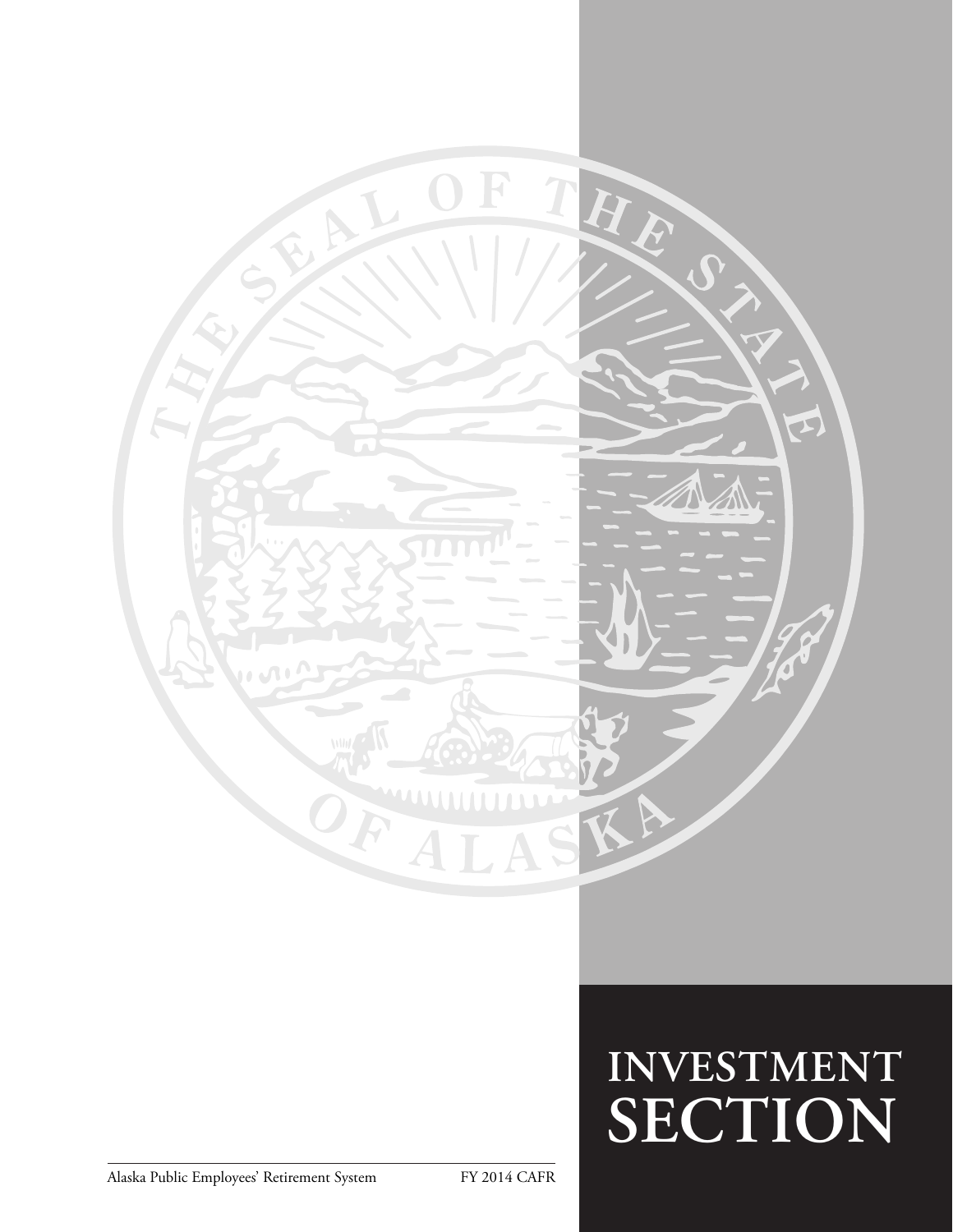## Callan

Callan Associates Inc. 1660 Wynkoop Street<br>Suite 950 Denver, CO 80202

Main 303.861.1900

ww.callan.com

September 3, 2014

Alaska Retirement Management Board State of Alaska, Department of Revenue Treasury Division 333 Willoughby Avenue, 11th Floor Juneau, Alaska 99801

Dear Board Members:

This letter reviews the investment performance of the Alaska Retirement Management Board (ARMB) for the fiscal year ended June 30, 2014.

Callan Associates Inc. (Callan) independently calculates time-weighted performance statistics based on underlying custodial data provided by the Board's custodian, State Street Bank & Trust Company. The performance calculations were made using a time-weighted return methodology based upon current market values. ARMB's real estate consultant, the Townsend Group, calculates returns for the real estate segment of the portfolio. Callan incorporates that data into the Total Plan returns.

Callan serves as ARMB's independent general investment consultant and evaluates ARMB's performance in relation to market benchmarks, appropriate manager peer groups and other public pension systems. The performance calculations were made using methodology similar to Global Investment Performance Standards.

ARMB's primary investment objective is to prudently and expertly invest assets, in accordance with governing law and industry practices, in a manner that will help ensure assets under supervision are sufficient to pay promised benefits to its members and their beneficiaries. In pursuit of these objectives, ARMB periodically evaluates liabilities, expected contributions and potential earnings. This analysis is used to consider a wide range of potentially viable investment strategies. The Board selects a strategic investment policy that balances long-term growth potential at an acceptable level of risk. A policy benchmark is constructed that mirrors the Board's strategic asset allocation policy. The policy benchmark is a custom target comprising equity, fixed income, real estate and other market indices weighted in the same proportions as ARMB's investment policy.

Major equity markets enjoyed a strong fiscal year in 2014. The Russell 3000 Index, a measure of broad U.S. equity, surged 25.22% during fiscal year 2014. International stocks, as measured by the MSCI ACWI ex-U.S. Index, gained 22.28% for the same period. A broad measure of the total global equity market (MSCI All Country World Index) also boasted strong performance, returning 23.58%.

Falling bond yields during the period boosted fixed income performance. The Barclays Capital Aggregate Bond Index, a widely used gauge of the investment grade domestic fixed income market, gained 4.37%. Absolute return strategies, such as hedge fund-of-funds, posted respectable gains during the fiscal year. For example, the Callan Absolute Return Hedge Fund-of-Funds Style median return was 8.16% (net-of-fees). Private real estate investments, as measured by the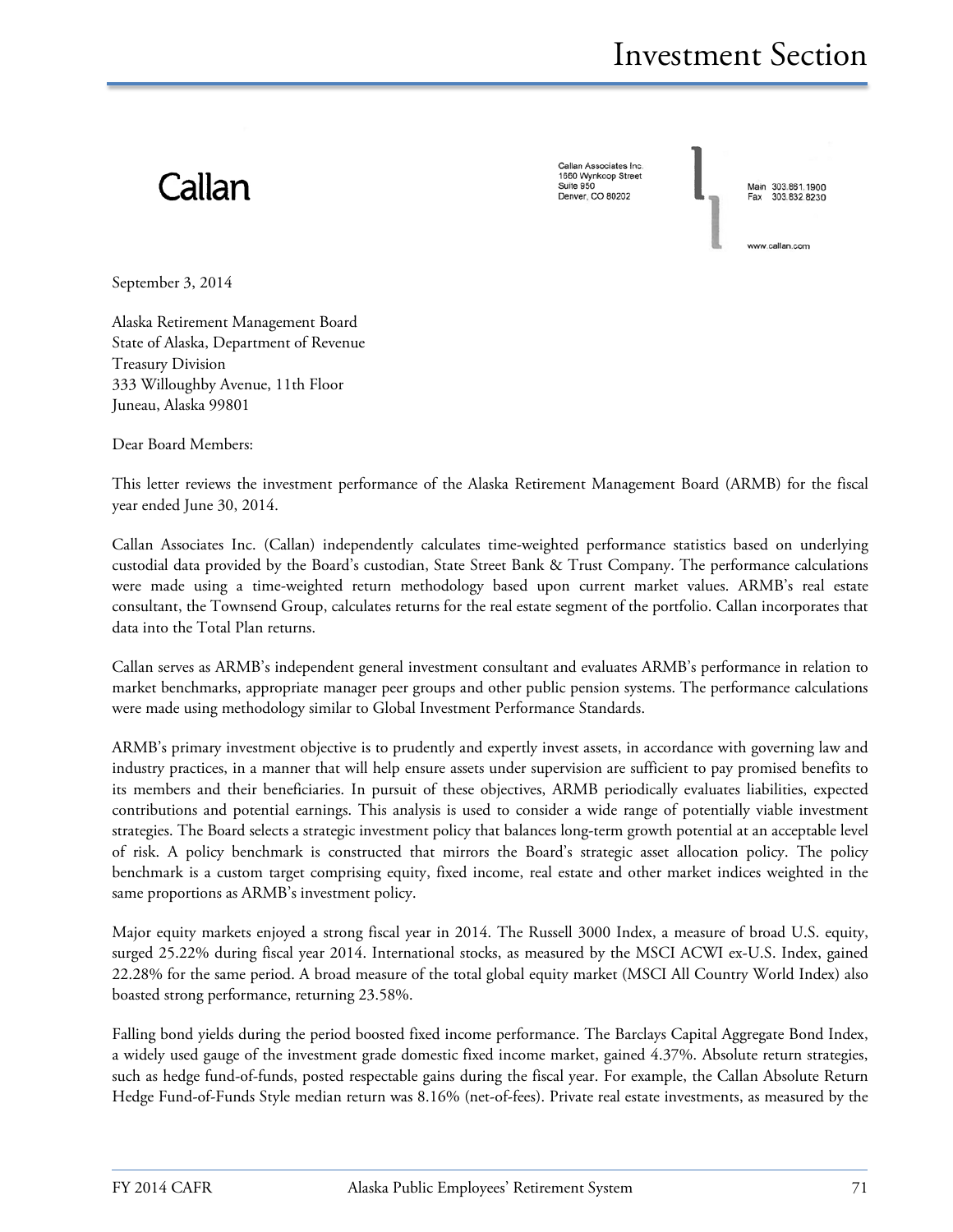NCREIF Property Index, continued to advance, returning 11.21% during fiscal 2014. Publicly traded real estate, as measured by the NAREIT Equity Index, increased 13.02% during the same period.

ARMB's various asset group returns were all positive through June 30, 2014, as shown below.

| Domestic stocks    | 25.8%   |
|--------------------|---------|
| Int'l Stocks       | 23.4%   |
| Private Equity     | 24.2%   |
| <b>Real Assets</b> | 13.3%   |
| Absolute Return    | 6.5%    |
| Fixed Income       | $5.1\%$ |
|                    |         |

For fiscal year 2014, the Public Employees Retirement System (PERS) had a time-weighted total return of 18.56% and the Teachers Retirement System (TRS) also had a time-weighted total return of 18.56%. Both Systems outperformed their strategic policy benchmark target return of 17.20%. The two funds' returns were also above the 16.11% median return for Callan's Public Fund database.

Over longer-term periods, PERS and TRS have closely tracked their target index returns. For example, PERS' 10-year annualized return through June 30, 2014 was 7.26% while TRS's return was slightly higher at 7.31%. These returns were in line with and slightly above their target return of 7.20%. Over the longest period for which Callan has detailed data (22.75 years) for PERS and TRS, they achieved annualized total returns of 8.05% and 8.10%, respectively, which is higher than the policy benchmark return of 8.02%.

Both systems are well diversified and currently have asset allocation policies that, in our opinion, are consistent with achievement of a long-term "real" return of 4.5% or better.

In summary, fiscal 2014 was a good year for most major asset categories allowing diversified investment portfolios to perform well.

Sincerely,

Paul Erlendson Senior Vice President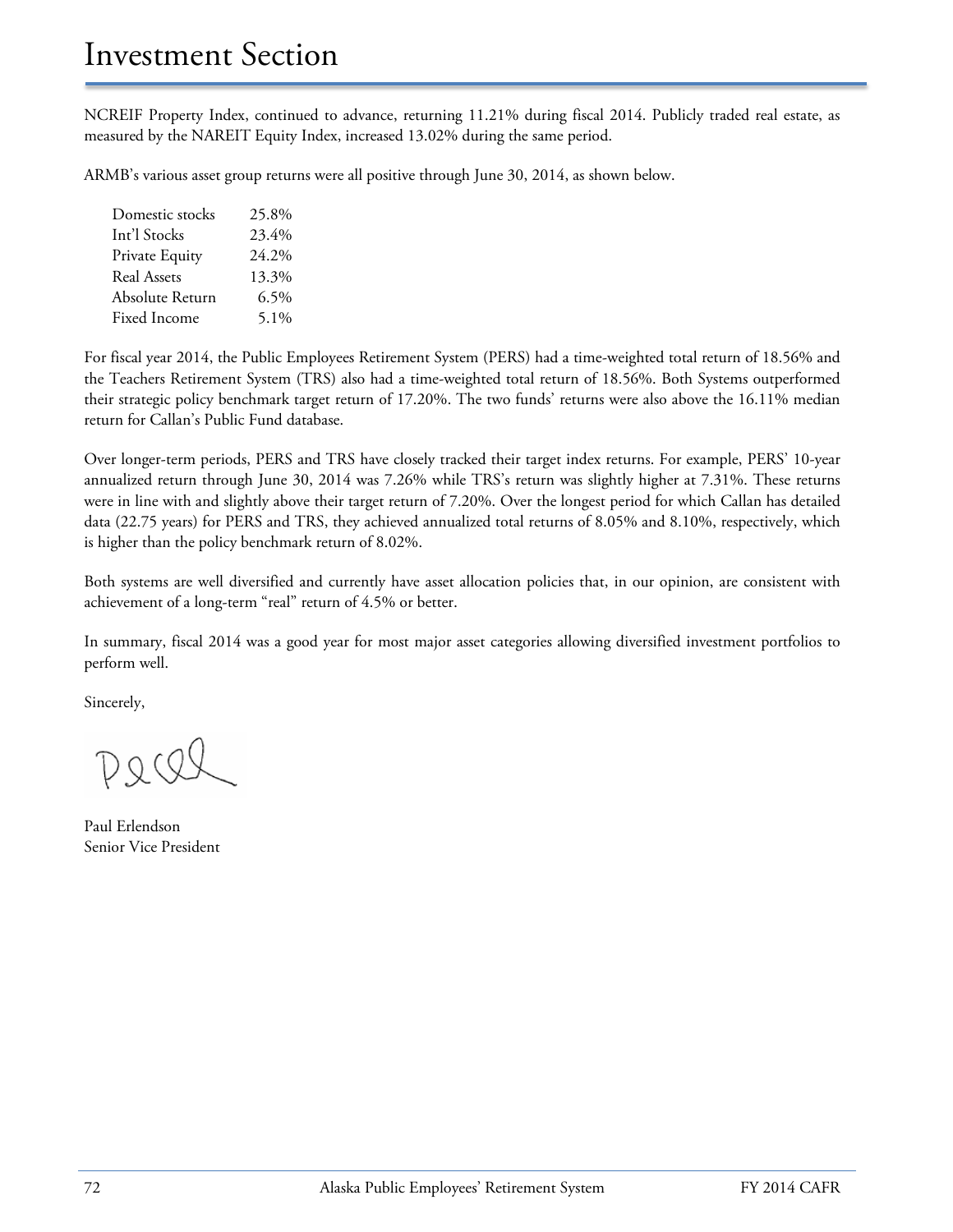## Investment Section

## **Department of Revenue Treasury Division Staff As of June 30, 2014**

**Commissioner**

Angela Rodell

**Deputy Commissioner** Michael Pawlowski

**Director** Pamela Leary, CPA **Comptroller** Scott Jones, CPA

Gary Bader

**Cash Management** Michelle M. Prebula, MBA, CPA, CCM

**Chief Investment Officer**

**Investment Officers** Bob G. Mitchell Stephen R. Sikes Zachary Hanna Steve Verschoor Shane Carson Sean Howard Paul Hackenmueller

**ARMB Liaison Officer** Judy Hall

Casey Colton Nicholas Orr Victor Djajalie Joy Wilkinson Alyson Campbell Emily Peyton

### **External Money Managers and Consultants**

**Investment Consultants** Callan Associates, Inc.

*Denver, CO* The Townsend Group *San Francisco, CA*

#### **Investment Advisory Council**

William Jennings *Colorado Springs, CO* Jerrold Mitchell *Wayland, MA* Robert Shaw *San Francisco, CA*

#### **Absolute Return**

Crestline Investors, Inc. *Fort Worth, TX* Global Assets Management Inc. *Los Angeles, CA* Prisma Capital Partners *New York, NY*

#### **Domestic Equity Large Capitalization**

Analytic Investors LLC *Los Angeles, CA* Barrow, Hanley, Mewhinney & Strauss *Dallas, TX* Capital Guardian Trust Co. *Los Angeles, CA* Allianz Global Investors (formerly RCM) *San Francisco, CA* McKinley Capital Management, Inc. *Anchorage, AK* Relational Investors LLC *San Diego, CA* Quantitative Management Associates *Newark, NJ*

#### **Domestic Equity MicroCap**

DePrince, Race & Zollo, Inc. *Winter Park, FL* Lord Abbett & Co. *Jersey City, NJ*

**Domestic Equity Small Capitalization** Jennison Associates LLC *New York, NY* Lord Abbett & Co. *Jersey City, NJ* Luther King Capital Management *Fort Worth, TX* Frontier Capital Management *Boston, MA* Victory Capital Management *St. Louis, MO*

#### **Domestic Equity Index Fund** State Street Global Advisors

*San Francisco, CA*

#### **Emerging Markets**

Eaton Vance Management *Boston, MA* Lazard Asset Management *New York, NY*

#### **Global Equity and Emerging Income**

Lazard Freres Asset Management *New York, NY*

#### **High Yield/Convertible Bond**

MacKay Shields LLC *New York, NY* Advent Capital Management *New York, NY*

#### **Taxable Municipal Bonds**

Guggenheim Partners LLC *Santa Monica, CA* Western Asset Management Company *Pasadena, CA*

#### **International Equity – EAFE**

Brandes Investment Partners, L.P. *San Diego, CA* Capital Guardian Trust Co. *Los Angeles, CA*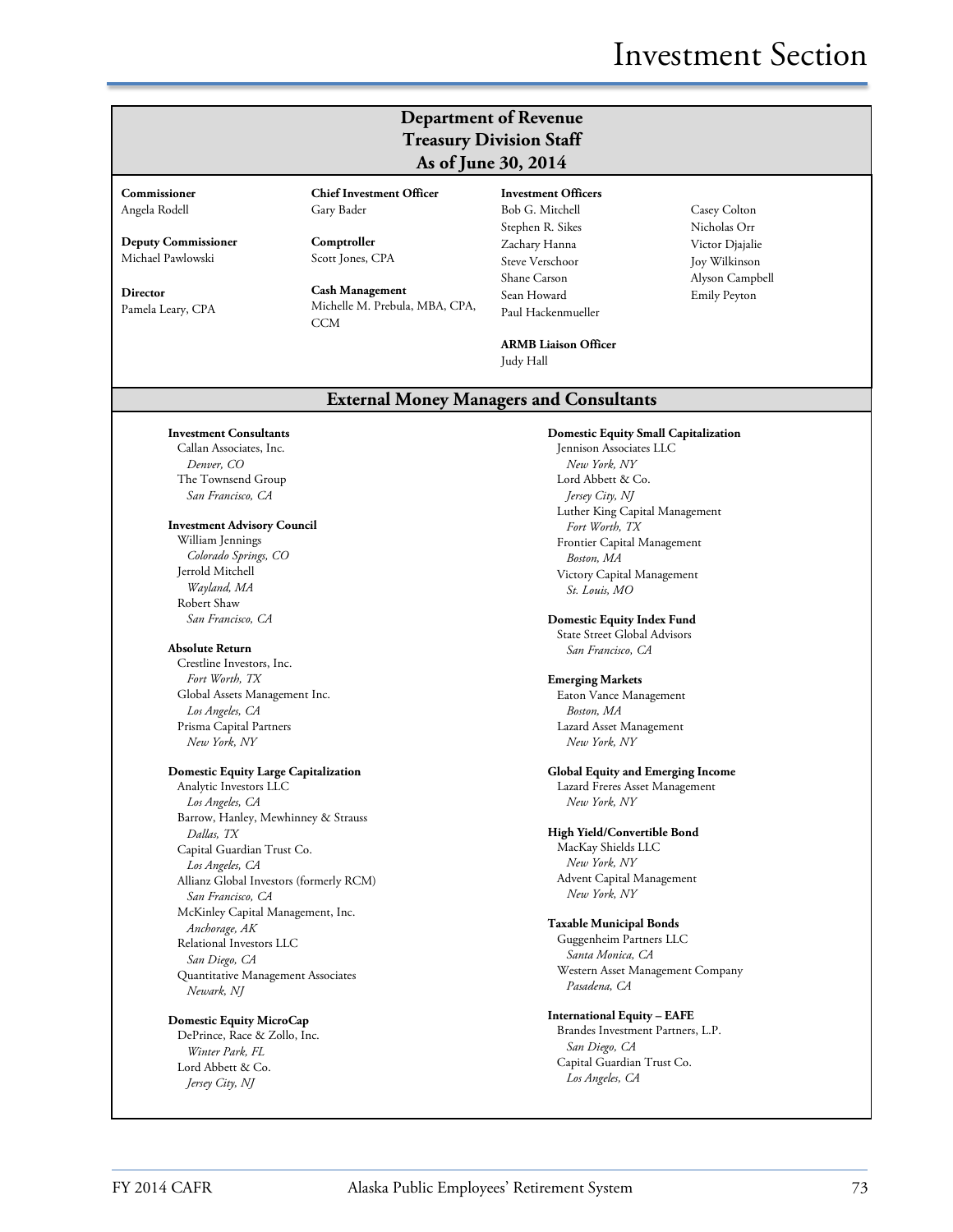### **External Money Managers and Consultants (cont.)**

#### **International Small Cap**

Mondrian Investment Partners *London, England* Schroders Investment Management NA *New York, NY*

#### **International Fixed Income** Mondrian Investment Partners

*London, England*

#### **Master Limited Partnerships**

FAMCO MLP *St. Louis, MO* Tortoise Capital Advisors LLC *Leawood, KS*

#### **Private Equity**

Abbott Capital Management, L.P. *New York, NY* Pathway Capital Management, LLC *Irvine, CA*

#### **Real Assets – Energy**

EIG Global Energy Partners *Washington, DC*

#### **Real Assets – Farmland**

Hancock Agricultural Investment Group *Boston, MA* UBS AgriVest, LLC *Hartford, CT*

#### **Real Assets – Timber**

Hancock Timber Resource Group *Charlotte, NC* Timberland Investment Resources LLC *Brookline, MA*

#### **Real Assets – Real Estate Core Separate Accounts**

Cornerstone Real Estate Advisers, Inc. *Hartford, CT* LaSalle Investment Management *Chicago, IL* Sentinel Real Estate Corporation *New York, NY* UBS Realty Investors, LLC *San Francisco, CA*

#### **Real Assets – Commingled Real Estate Funds**

Almanac Realty Investors *Alpharetta, GA* BlackRock Realty *San Francisco, CA* Colony Capital *Los Angeles, CA* Cornerstone Real Estate Advisers, LLC *Hartford, CT*

**Real Assets – Commingled Real Estate Funds (cont'd)** Coventry Real Estate Fund II, LLC *New York, NY* Clarion Partners *New York, NY* J.P. Morgan Investment Management Inc. *New York, NY* Silverpeake Real Estate Partners New York, NY Lowe Hospitality Investment Partners, LLC *Los Angeles, CA* Sentinel Real Estate Corporation *New York, NY* Tishman Speyer Properties *New York NY* UBS Realty Investors, LLC *Hartford, CT*

#### **Real Assets – Infrastructure**

Brookfield Investment Management *Encinitas, CA* Industry Funds Management *New York, NY* JP Morgan Asset Management *San Francisco, CA* Lazard Asset Management *New York, NY*

#### **Supplemental Benefits System,**

**Deferred Compensation Plan and Defined Contribution Plan** BlackRock *San Francisco, CA* Allianz Global Investors (formerly RCM) *San Francisco, CA* State Street Global Advisors *Boston, MA* T. Rowe Price Investment Services *Baltimore, MD* Brandes Investment Partners *San Diego, CA* 

#### **Global Master Custodian** State Street Bank & Trust Co. *Boston, MA*

**Independent Auditors** KPMG, LLP *Anchorage, AK*

#### **Legal Counsel** Robert Johnson *Anchorage, AK*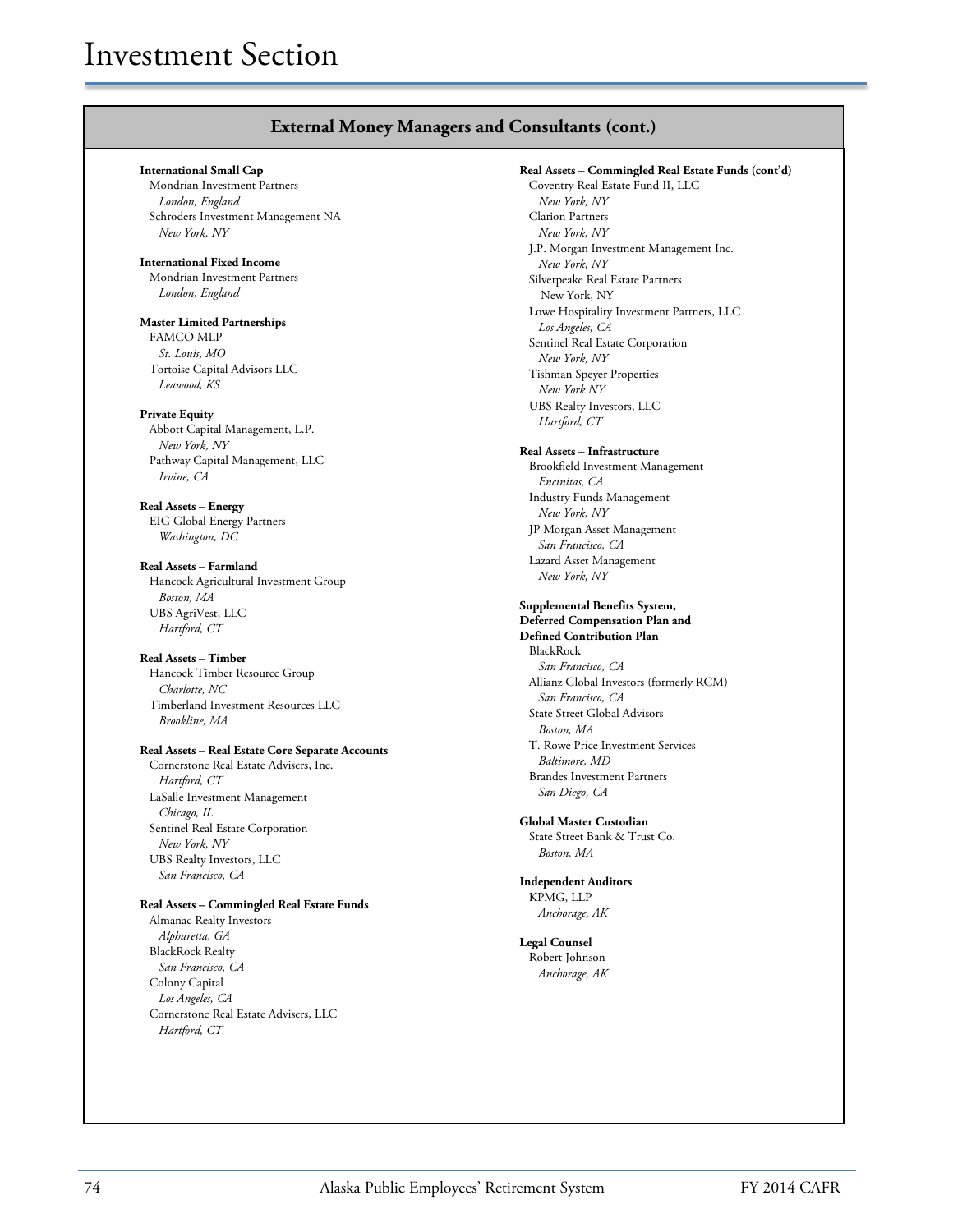## **Public Employees' Retirement System Investment Report**

## **INVESTMENTS**

The investment goals of the State of Alaska Public Employees' Retirement System (PERS) are the long term return and sustainability of the pension funds under management. Annually, the Alaska Retirement Management Board (ARMB) sets its asset allocation strategy in order to reflect changes in the marketplace while still retaining an expected optimal risk/return level within the set constraints and objectives of the ARMB.

The ARMB categorizes its investments into eight asset classes: domestic equities, global equities ex-U.S., alternative equity strategies, private equity, real assets, fixed income, absolute return, and cash equivalents. The performance of each asset class is compared with a benchmark comprised of one or more market indices. The performance for the total portfolio is compared with its policy portfolio, determined by calculating the weighted performance of the underlying asset class benchmarks at the portfolio's target asset allocation. The asset class benchmarks are illustrated below:

| <b>Asset Class</b>              | <b>Benchmark</b>                                       |  |
|---------------------------------|--------------------------------------------------------|--|
| Domestic Equity                 | Russell 3000 Index                                     |  |
| Global Equities Ex-U.S.         | MSCI All Country World Ex-U.S. Index                   |  |
| Alternative Equities Strategies | 50% S&P 500 Index                                      |  |
|                                 | 30% CBOE Buy Write Index                               |  |
|                                 | 20% Bank of America Yield Alternative Index            |  |
| Private Equity                  | 1/3 S&P 500 Index                                      |  |
|                                 | 1/3 Russell 2000 Index                                 |  |
|                                 | 1/3 MSCI EAFE Index                                    |  |
| <b>Real Assets</b>              | 50% NCREIF Property Index                              |  |
|                                 | 15% Barclays TIPS Index                                |  |
|                                 | 10% NCREIF Farmland Index                              |  |
|                                 | 10% NCREIF Timberland Index                            |  |
|                                 | 5% FTSE NAREIT All Equity REIT Index                   |  |
|                                 | 10% S&P Global Infrastructure <sup>1</sup>             |  |
| Fixed Income                    | 80% Barclays Intermediate Treasury Index               |  |
|                                 | 10% Bank of America Merrill Lynch US High Yield Master |  |
|                                 | II Constrained Index                                   |  |
|                                 | 7% Citigroup World Gov. Bond Ex-U.S. Index             |  |
|                                 | 3% JP Morgan Global Bond Index - Emerging Markets      |  |
|                                 | Global Diversified Index                               |  |
| Absolute Return                 | 91 Day Treasury Bill + 5%                              |  |
| Cash Equivalents                | 91 Day Treasury Bill                                   |  |

The target asset allocation is determined by the ARMB, utilizing capital market assumptions provided by its independent general investment consultant, Callan Associates. During the 2014 fiscal year, the ARMB's target asset allocation was 26% domestic equities, 25% global equities ex-U.S., 3% alternative equity strategies, 9% private equity, 17% real assets, 12% fixed income, 5% absolute return, and 3% cash equivalents. The target asset allocation is expected to generate a return of 7.16% with a standard deviation of 14.81%.

<sup>1</sup>Between July 1 and March 31, the benchmark for real assets was 55% NCREIF Property Index, 20% Barclays TIPS Index, 10% NCREIF Farmland Index, 10% NCREIF Timberland Index, 5% FTSE NAREIT All Equity REIT Index.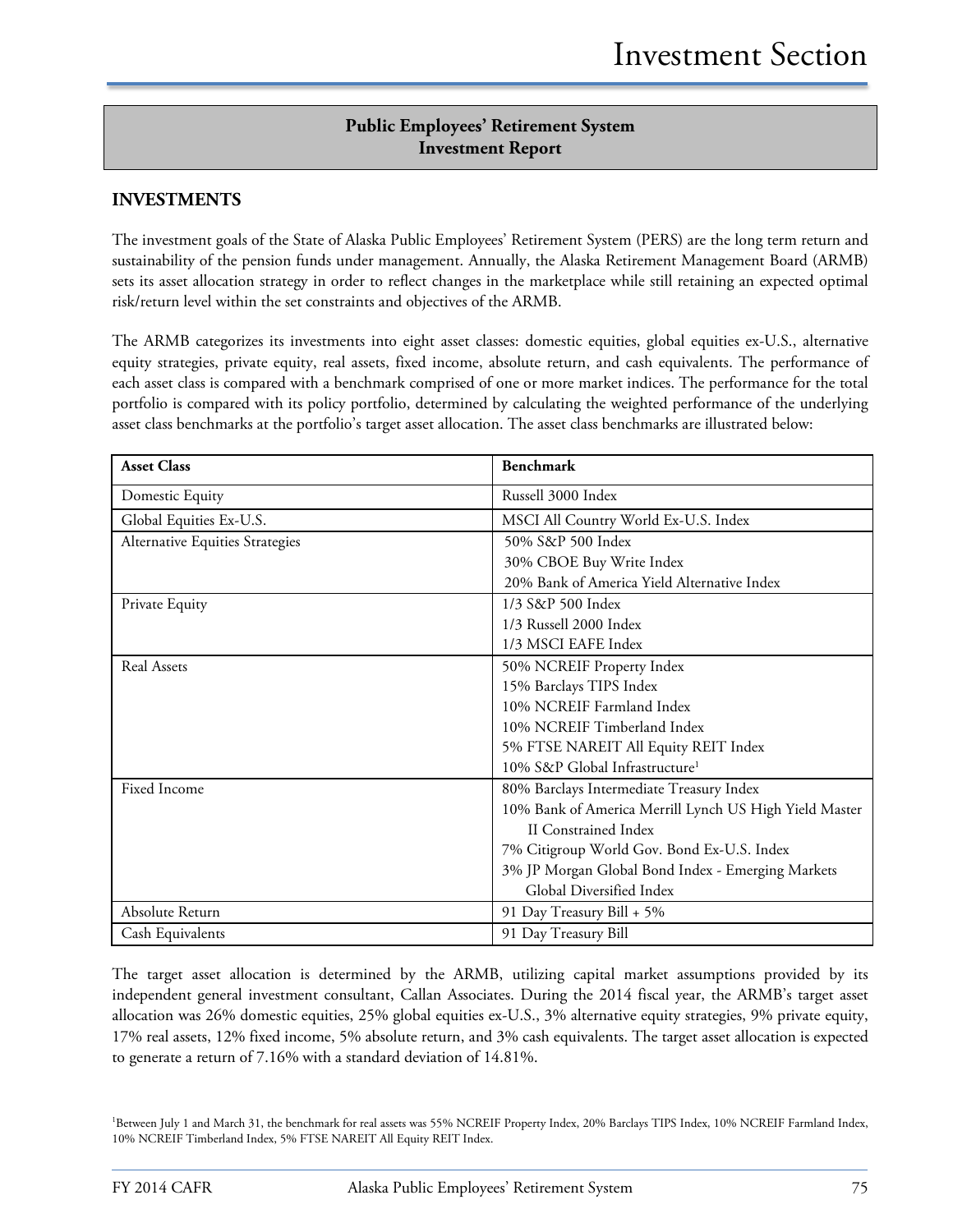| <b>Public Employees' Retirement System</b><br><b>Schedule of Investment Results</b><br><b>Fiscal Years Ended June 30</b> |                |                |                    |                |                |                |                |
|--------------------------------------------------------------------------------------------------------------------------|----------------|----------------|--------------------|----------------|----------------|----------------|----------------|
|                                                                                                                          |                |                |                    |                |                | Annualized     |                |
|                                                                                                                          | 2010           | 2011           | 2012               | 2013           | 2014           | 3 Year         | 5 Year         |
| <b>Total Fund</b><br><b>PERS</b><br>Actuarial Earnings Rate                                                              | 11.39%<br>8.25 | 21.22%<br>8.00 | 0.46%<br>8.00      | 12.50%<br>8.00 | 18.56%<br>8.00 | 10.25%<br>8.00 | 12.58%<br>8.00 |
| <b>U.S. Common Stock Returns</b><br><b>PERS Domestic Equities</b><br>Custom Composite Index                              | 15.45<br>15.72 | 33.37<br>32.37 | 1.80<br>3.84       | 21.23<br>21.46 | 25.81<br>25.22 | 15.80<br>16.46 | 19.04<br>19.33 |
| <b>Fixed Income</b><br><b>PERS</b><br>Custom Composite Index                                                             | 11.19<br>10.16 | 5.46<br>5.06   | 4.90<br>5.08       | 0.57<br>(0.04) | 5.14<br>3.31   | 3.51<br>2.76   | 5.40<br>4.67   |
| <b>Real Assets</b><br><b>PERS</b><br>Custom Composite Index                                                              | (0.28)<br>1.17 | 15.25<br>12.66 | 10.46<br>11.41     | 10.47<br>8.35  | 13.28<br>10.98 | 11.40<br>10.24 | 9.65<br>8.84   |
| <b>International Stock Returns</b><br>PERS International Equities<br>MSCI ACWI ex-US                                     | 12.05<br>10.87 | 28.27<br>30.27 | (13.67)<br>(14.15) | 15.01<br>14.14 | 23.43<br>22.27 | 7.01<br>6.21   | 11.99<br>11.59 |
| <b>Private Equity</b><br><b>PERS</b><br>Custom Composite Index                                                           | 18.86<br>13.87 | 20.14<br>32.93 | 9.44<br>(3.61)     | 11.61<br>21.24 | 24.19<br>24.01 | 14.90<br>13.16 | 16.72<br>17.01 |
| <b>Absolute Return</b><br><b>PERS</b><br>3-month Treasury Bill +5%                                                       | 6.59<br>5.16   | 5.98<br>5.16   | (2.05)<br>5.06     | 8.41<br>5.11   | 6.51<br>5.05   | 4.19<br>5.07   | 5.02<br>5.11   |
| <b>Alternative Equity</b><br><b>PERS</b><br>Custom Composite Index                                                       |                |                |                    |                | 22.36<br>18.70 |                |                |
| <b>Cash Equivalents</b><br><b>PERS</b><br>3-month Treasury Bill                                                          |                | 0.47<br>0.16   | 0.44<br>0.06       | 0.25<br>0.11   | 0.27<br>0.05   | 0.32<br>0.07   |                |

MSCI ACWI =Morgan Stanley Capital International All Country World Index

Returns for periods longer than one year are reported on an annualized basis.

Basis of calculation: Time-Weighed rate of return based on the market rate of return.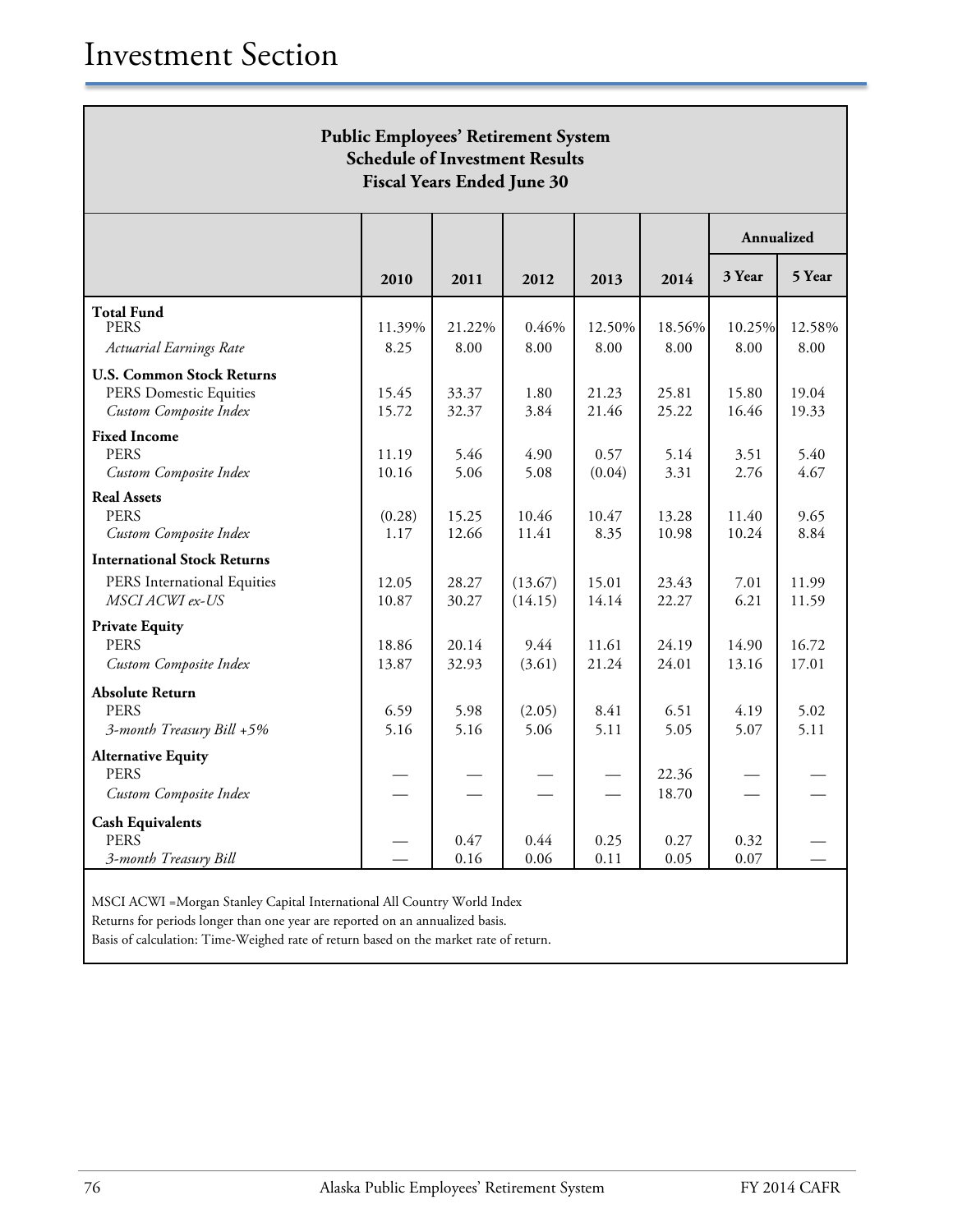





## **Actual – Defined Benefit Pension**

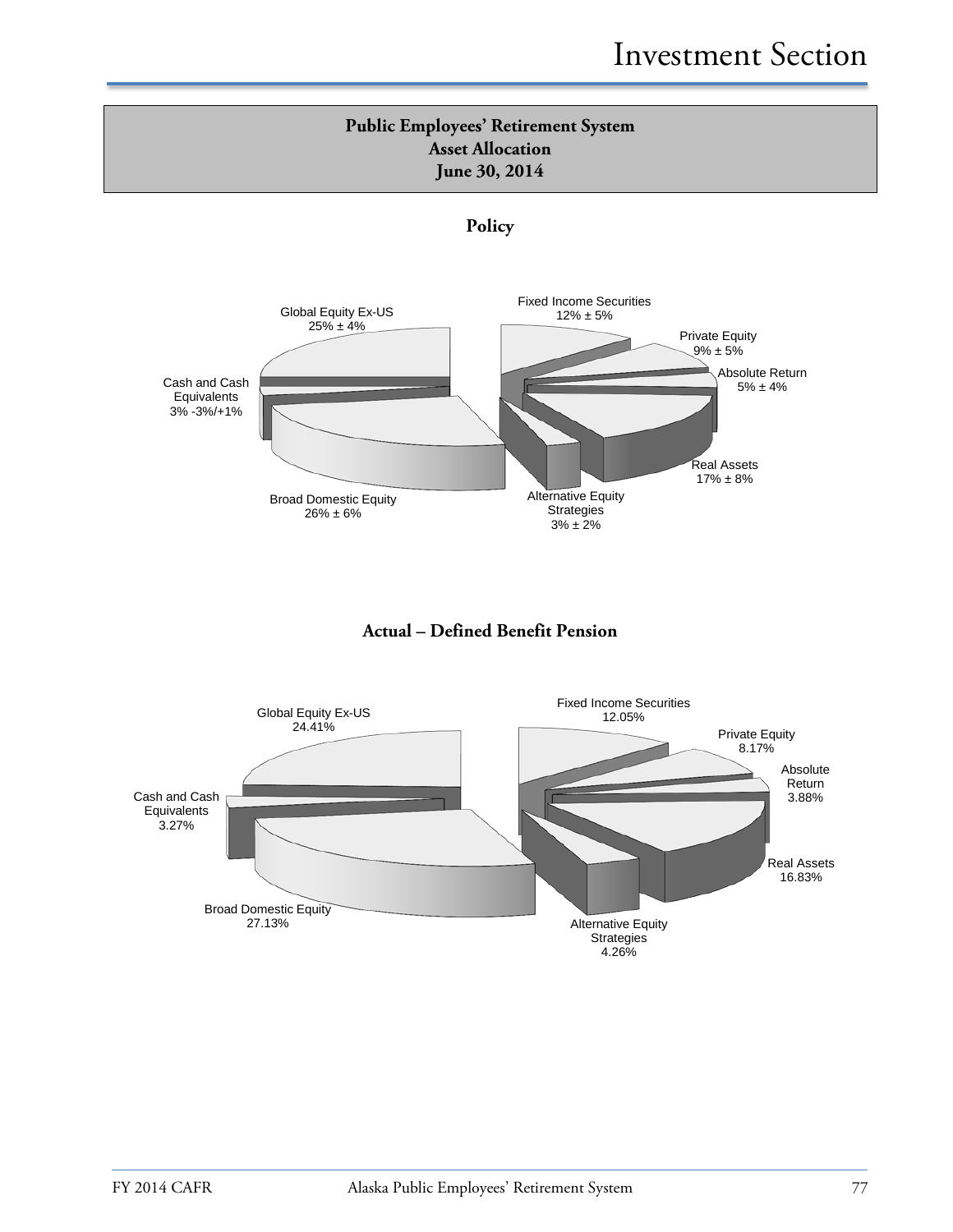## **Public Employees' Retirement System Asset Allocation June 30, 2014**





**Actual – Defined Contribution Participant Directed**

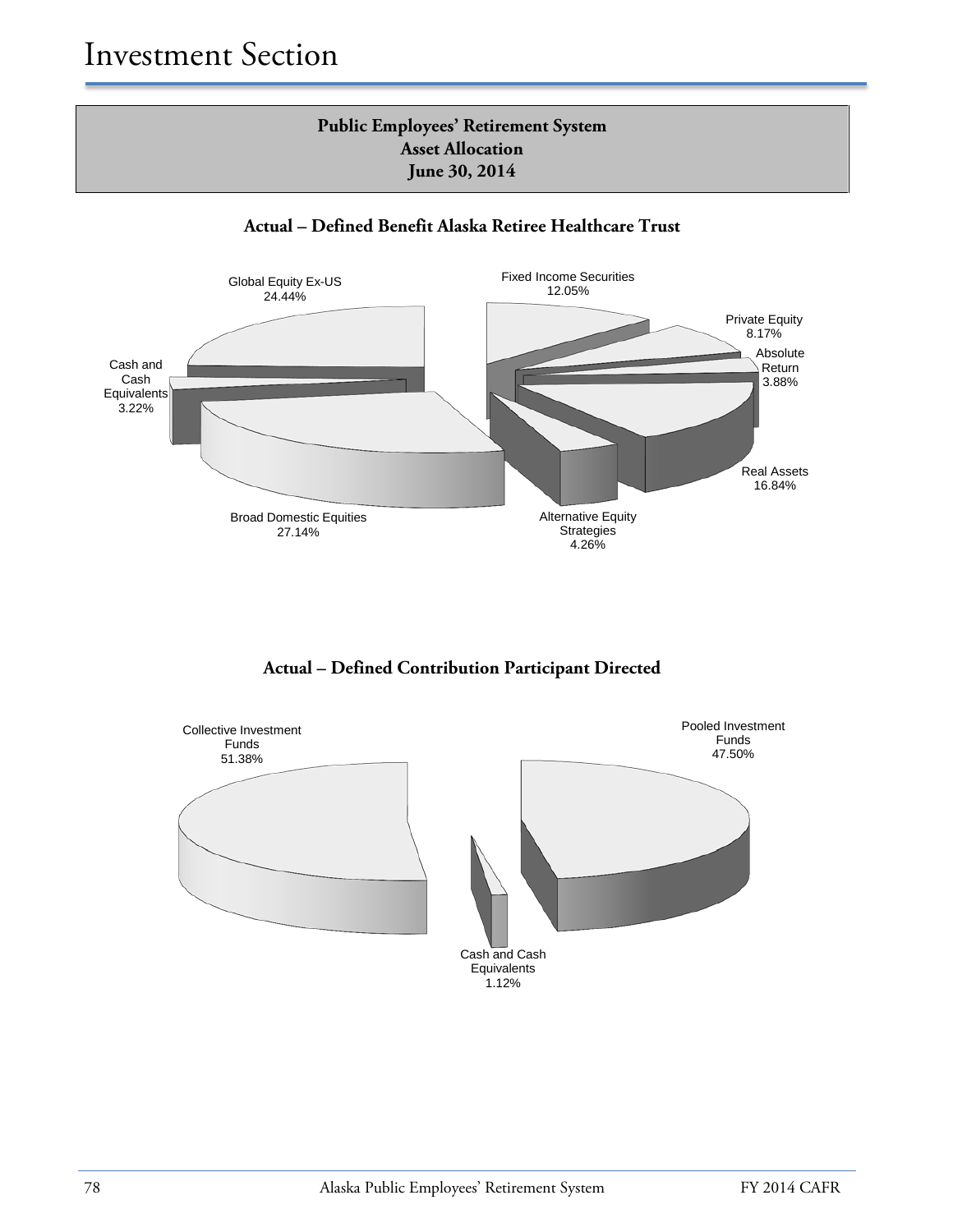## **Public Employees' Retirement System Asset Allocation June 30, 2014**

## **Actual — Health Reimbursement Arrangement**



## **Actual — Occupational Death & Disability**

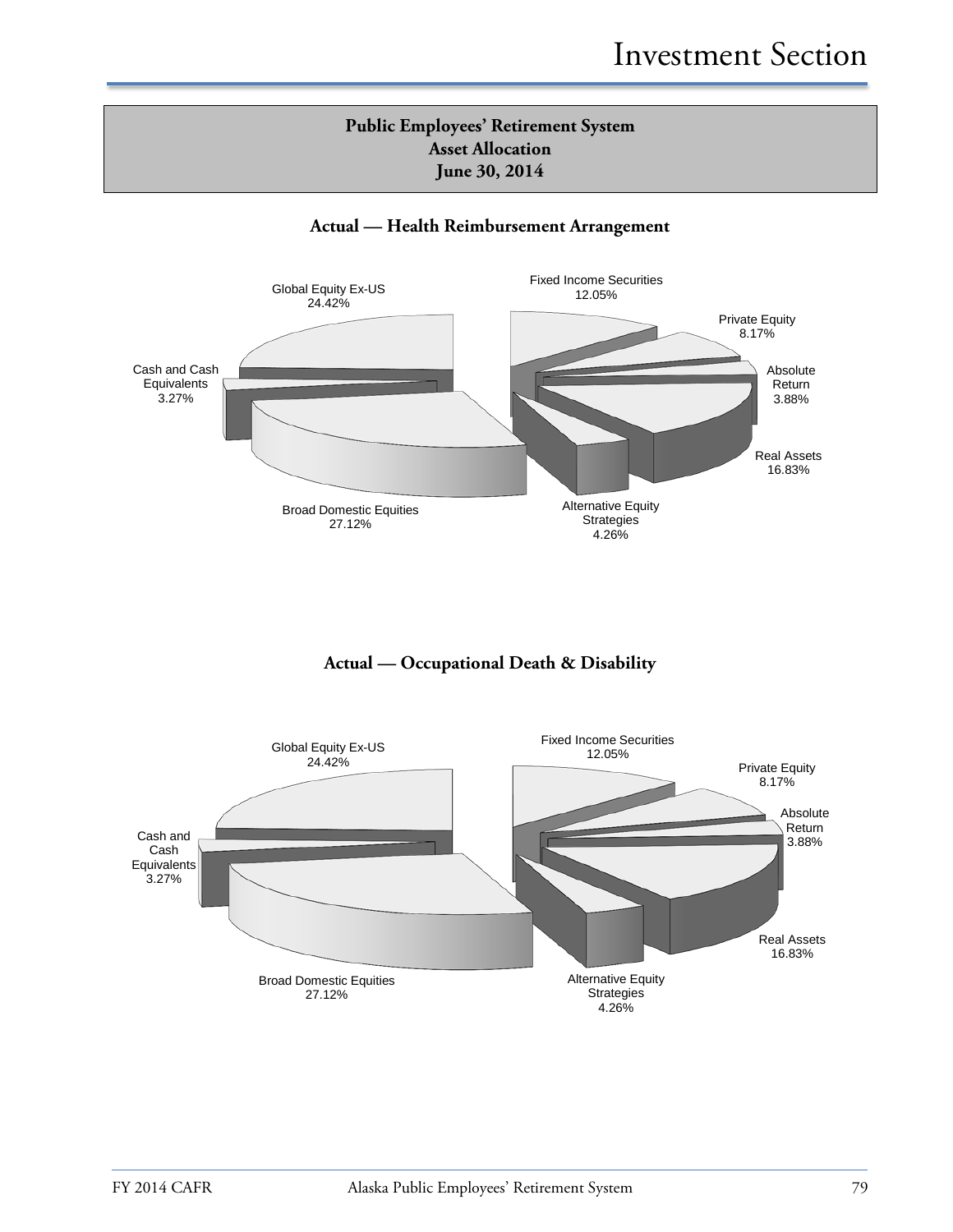## **Public Employees' Retirement System Asset Allocation June 30, 2014**

**Actual — Retiree Medical Plan**

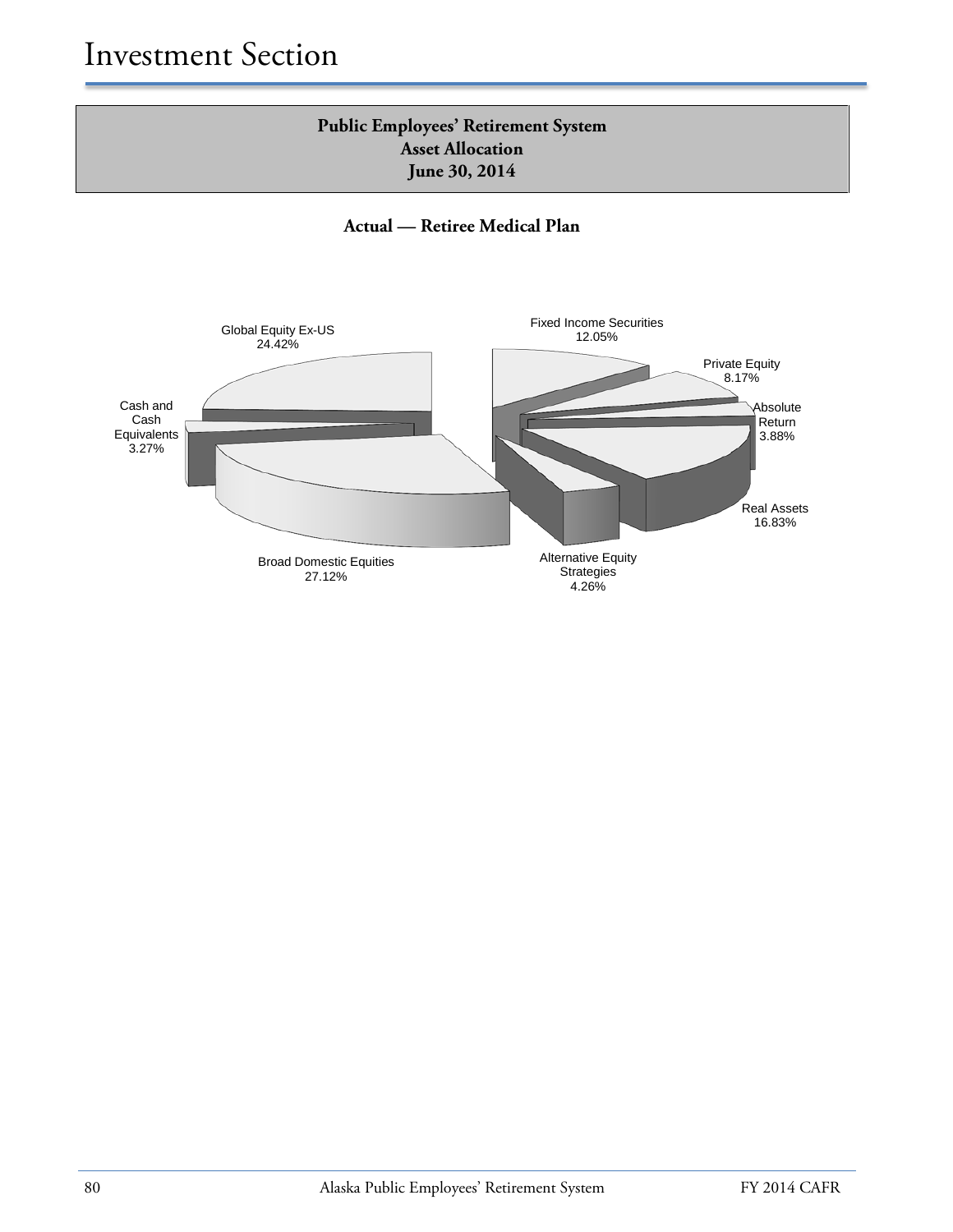## **Alaska Retirement Management Board Top Ten Holding by Asset Type June 30, 2014**

Invested assets under the fiduciary responsibility of the Alaska Retirement Management Board (ARMB) have been commingled in various investment pools to minimize costs and maximize returns. Treasury Division has created twenty-six different mutual fund-like pools to accomplish the investment asset allocation policies of the ARMB. Using investment pools increases investment efficiency in three ways. First, combining individual funds' cash inflows and outflows to offset each other reduces the amount of cash on hand needed to support daily operations. Second, pooling investments significantly reduces accounting, budgeting, and administrative costs. Finally, the ARMB can achieve economies of scale by making available investment options that could not otherwise be practically provided for smaller retirement funds. Below are the ten largest fixed income and equity holdings.

#### **Fixed Income**

| Rank           | <b>Largest Fixed Income Holdings</b> | <b>Market Value</b> | Par Value     |
|----------------|--------------------------------------|---------------------|---------------|
| 1              | US Treasury 1.625% 7/31/2019         | \$136,088,243       | \$135,780,564 |
| 2              | US Treasury 1.500% 2/28/2019         | 97,160,302          | 97,183,043    |
| 3              | US Treasury 0.875% 12/31/2016        | 94,468,967          | 93,969,799    |
| $\overline{4}$ | US Treasury 0.625% 4/30/2018         | 81,278,195          | 83,122,518    |
| 5              | US Treasury 2.625% 5/15/2024         | 77,721,923          | 77,143,348    |
| 6              | US Treasury 0.875% 7/31/2019         | 48,205,464          | 49,970,004    |
| $\overline{7}$ | US Treasury 0.75% 1/15/2017          | 33,050,449          | 32,980,892    |
| 8              | US Treasury 0.625% 5/31/2017         | 24,943,352          | 25,088,388    |
| 9              | US Treasury 1.625% 4/30/2019         | 22,164,399          | 22,086,742    |
| 10             | US Treasury 2.000% 7/31/2020         | 20,858,169          | 20,677,243    |

#### **Equities**

| Rank           | <b>Largest Equity Holdings</b> | <b>Market Value</b> |
|----------------|--------------------------------|---------------------|
| 1              | Apple Inc.                     | \$110,087,630       |
| $\overline{2}$ | Microsoft Corp.                | 77,744,092          |
| 3              | Johnson & Johnson              | 48,291,298          |
| 4              | Wells Fargo & Co.              | 43,920,917          |
| 5              | Pfizer Inc.                    | 42,286,260          |
| 6              | Chevron Corp.                  | 39,630,680          |
| 7              | JPMorgan Chace & Co.           | 39,619,770          |
| 8              | Intel Corp.                    | 39,603,165          |
| 9              | Citigroup Inc.                 | 38,168,727          |
| 10             | Verizon Communications Inc.    | 36,870,423          |

Additional investment information may be obtained from the Department of Revenue, Treasury Division, P.O. Box 110405, Juneau, Alaska 99811-0405.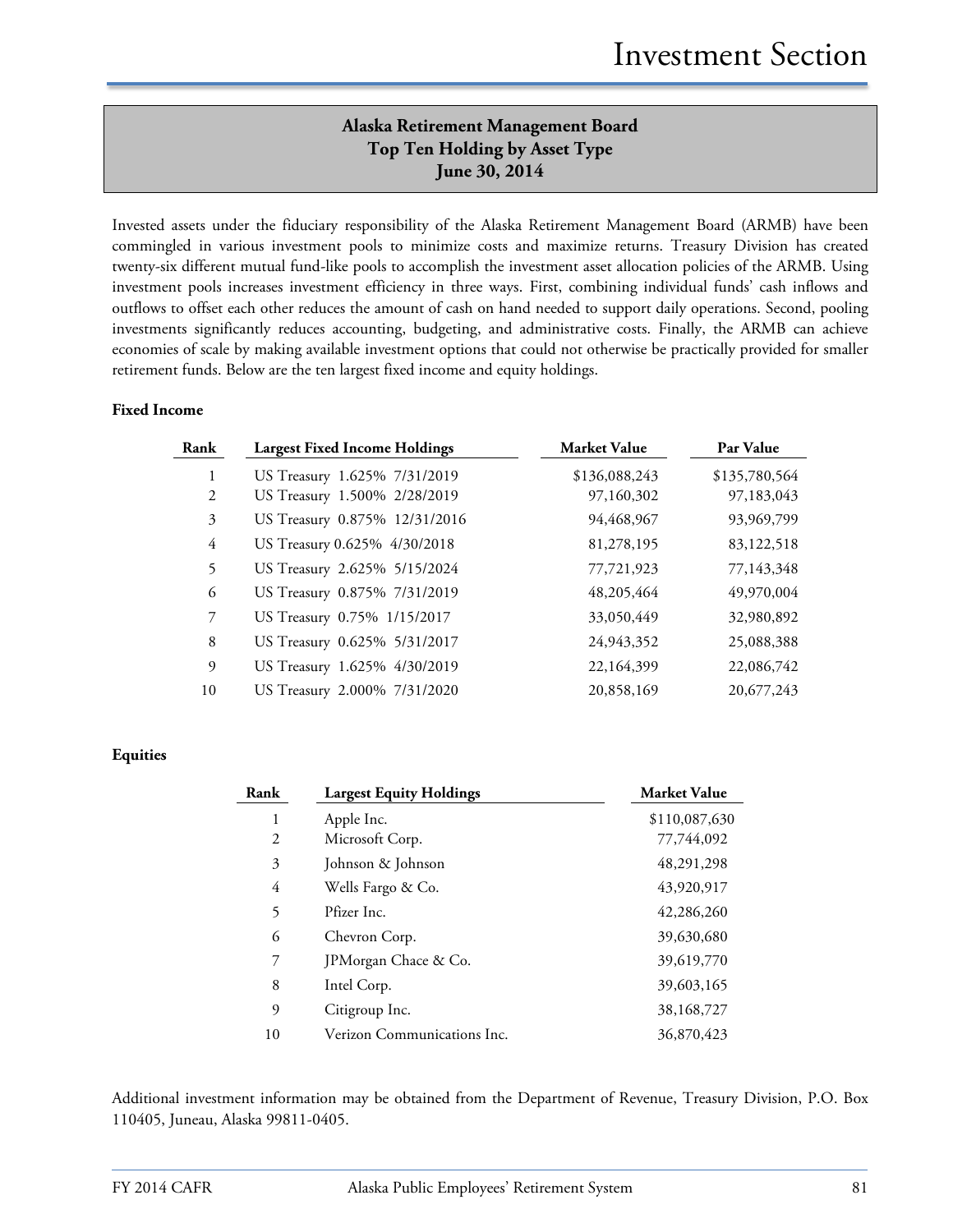## **Public Employees' Retirement System Schedule of Investment Management Fees Year Ended June 30, 2014**

|                                                    | Total Fair Value | Fees          |
|----------------------------------------------------|------------------|---------------|
| <b>Fixed Income</b>                                |                  |               |
| <b>Municipal Bond Pool</b>                         |                  |               |
| Western Asset Management                           | \$<br>78,838,210 | \$<br>135,029 |
| Guggenheim Partners                                | 77,313,246       | 79,698        |
| Total Municipal Bond Pool                          | 156,151,456      | 214,727       |
| High Yield Pool                                    |                  |               |
| Mackay Shields, LLC                                | 396,460,620      | 1,699,286     |
| <b>International Fixed Income</b>                  |                  |               |
| Mondrian Investment Partners                       | 265,496,639      | 981,828       |
| <b>Broad Domestic Equity Pools</b>                 |                  |               |
| $\ast$<br>Barrow, Hanley, Mewhinney & Strauss, INC | 171,633,042      | 1,382,344     |
| *<br>Jennison Associates LLC                       | 101,180,905      | 825,543       |
| *<br>Lazard Asset Management                       | 266,722,858      | 593,273       |
| ∗<br>Lord Abbett & Co.                             | 169,597,642      | 1,407,018     |
| Luther King Cap. Management                        | 96,210,909       | 575,810       |
| Victory Capital Management                         | 77,713,200       | 568,752       |
| ж<br>Frontier Capital Management                   | 75,808,524       | 953,185       |
| ∗<br>McKinley Capital                              | 245,862,822      | 766,730       |
| *<br>Quantitative Management Associates            | 234,461,981      | 710,853       |
| SSgA Russell 1000 Growth                           | 867,870,648      | 97,254        |
| *<br>SSgA Russell 1000 Value                       | 819,948,649      | 97,793        |
| SSgA Russell 2000 Growth                           | 12,431,941       | 5,849         |
| *<br>SSgA Russell 2000 Value                       | 45,548,078       | 21,174        |
| SSgA Russell 200                                   | 377,738,314      | 42,908        |
| SSgA Futures Large Cap                             | 9,382,307        | 8,639         |
| ∗<br>SSgA Future Small Cap                         | 7,920,351        | 7,358         |
| ∗<br>DePrince, Race& Zollo Inc.-Micro Cap          | 69,552,596       | 726,585       |
| Allianz Global Investors                           | 247,729,696      | 512,769       |
| Total Domestic Equities                            | 3,897,314,463    | 9,303,837     |
| <b>Global Equity Ex-U.S.</b>                       |                  |               |
| SSgA                                               | 473,696,119      | 262,879       |
| <b>Brandes Investment Partners</b>                 | 781,863,701      | 2,694,555     |
| Capital Guardian Trust Co.                         | 579,917,216      | 2,001,457     |
| McKinley Capital Mgmt.                             | 277,531,867      | 1,255,587     |
| Lazard Freres                                      | 308,871,229      | 419,941       |
| ∗<br>Blackrock ACWI Ex-US IMI                      | 473,844,432      | 259,255       |
| ∗<br>Mondrian Investment Partners                  | 112,441,293      | 775,890       |
| Schroder Investment Management                     | 116,689,295      | 842,190       |
| Total International Equities                       | 3,124,855,152    | 8,511,754     |
| <b>Alternative Equity Strategies</b>               |                  |               |
| <b>Alternative Equity Pool</b>                     |                  |               |
| Analytic SSgA Account                              | 167,658,728      | 148,186       |
| Analytic Buy Write Account                         | 5,605,816        | 11,560        |
| *<br>Allianz Global Investors                      |                  | 216,322       |
| Total Alternative Equity                           | 173,264,544      | 376,068       |
| <b>Convertible Bond Pool</b>                       |                  |               |
| Advent Capital                                     | 137,669,209      | 685,902       |
| <b>Private Equity Pool</b>                         |                  |               |
| $**$<br>BlumCapital Partners-Strategic             | 7,710,004        | 161,365       |
| **<br>Warburg Pincus                               | 28,233,368       | 378,732       |
| **<br>Angelo Gordon & Co.                          | 5,948,016        | 142,620       |
| **<br>Onex Partners                                | 17,051,312       | 230,948       |
| **<br>Lexington Partners                           | 35,158,790       | 508,531       |
| **<br>Neuberger Berman Secondary Opportunities     | 3,523,488        | 586,301       |
| ∗<br>Pathway Capital Management                    | 566,258,952      | 1,597,172     |
| ж<br>Abbott Capital Management                     | 541,007,512      | 1,356,548     |
| $**$<br>Merit Capital Partners                     | 10,158,129       | 10,158,129    |
| Total Private Equities                             | 1,215,049,571    | 15,120,346    |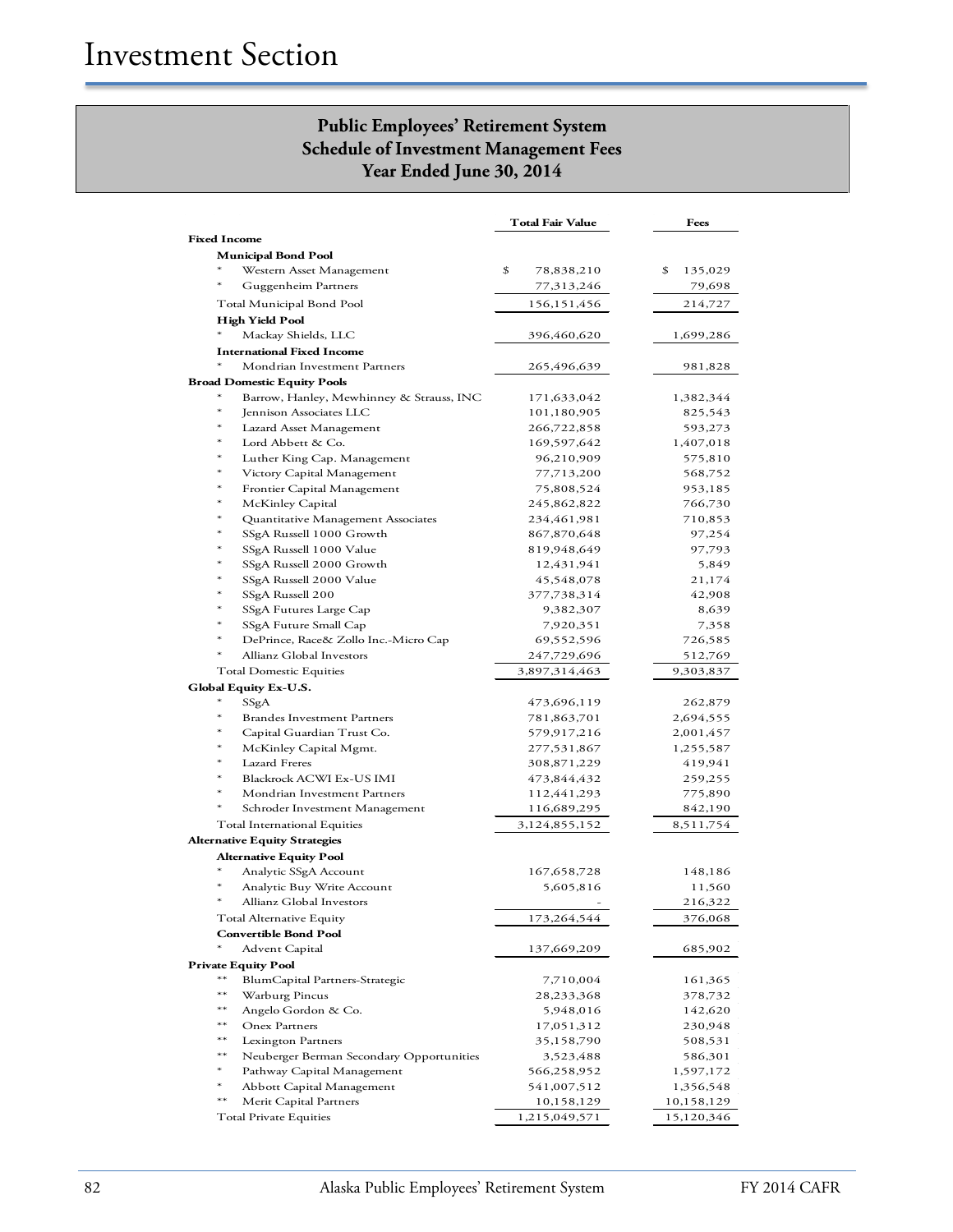## **Public Employees' Retirement System Schedule of Investment Management Fees (cont.) Year Ended June 30, 2014**

|                                              | <b>Total Fair Value</b> | Fees             |
|----------------------------------------------|-------------------------|------------------|
| Absolute Return Pool                         |                         |                  |
| $***$<br>Mariner Investment Group            | \$                      | \$<br>2,933      |
| $**$<br>Crestline Investors Inc.             | 127,489,205             | 1,222,104        |
| $***$<br>Global Asset Management             | 222,059,943             | 1,443,824        |
| $***$<br>Prisma Capital Partners             | 227,870,263             | 1,542,432        |
| Total Absolute Return                        | 577,419,411             | 4,211,293        |
| Real Assets                                  |                         |                  |
| <b>Real Estate Pool</b>                      |                         |                  |
| $**$<br><b>JPM</b> Strategic                 | 137,548,216             | 1,127,215        |
| $**$<br><b>UBS</b> Consolidated              | 59,333,002              | 619,830          |
| $**$<br>Cornerstone                          | 87,317,182              | 475,455          |
| $**$<br>Lasalle                              | 107,214,365             | 897,578          |
| $***$<br>Sentinel , SA                       | 110,498,029             | 606,848          |
| $***$<br><b>UBS</b> Separate                 | 217,359,049             | 1,212,286        |
| $***$<br>Lowe Hospitality                    | 1,654,423               | 25,549           |
| $***$<br>KKR.                                | 17,343,917              | 140,582          |
| $**$<br><b>ING</b> Clarion                   | 20,115,404              | 264,739          |
| $***$<br>Silverpeak Legacy Pension Partners  | 49,989,410              | 673,121          |
| $***$<br>Rothschild Five Arrows              | 28,301,362              | 420,922          |
| $***$<br>Tishman Speyer                      | 42,298,551              | 590,810          |
| $**$<br>BlackRock Diamond                    | 20,292,395              | 250,815          |
| $**$<br>Colony Investors VIII, L.P.          | 18,275,079              | 441,002          |
| LaSalle Medical Office Fund II<br>$**$       | 4,301,249               | 169,972          |
| $**$<br>Cornerstone Apartment Venture III    | 5,169,487               | 121,034          |
| $**$<br>Coventry                             | 9,053,861               | 235,170          |
| <b>Total Real Estate</b>                     | 936,064,981             | 8,272,928        |
| <b>Infrastructure Public Pool</b>            |                         |                  |
| Brookfield Investment Management             | 58,713,840              | 118,142          |
| Lazard Asset Management                      | 57,177,673              | 111,609          |
| Total Infrastructure Public Pool             | 115,891,513             | 229,751          |
| <b>Master Limited Partnerships Pool</b>      |                         |                  |
| $\ast$<br>Tortoise MLP                       | 180,028,282             | 914,558          |
| $\ast$<br>Advisory Research Inc              | 163,488,816             | 677,704          |
| Total Master Limited Partnerships Pool       | 343,517,098             | 1,592,262        |
| <b>Energy Pool</b>                           |                         |                  |
| $**$<br>EIG Energy Fund XV                   | 27,531,842              | 343,544          |
| $**$<br>EIG Energy Fund XD                   | 5,405,820               | 69,423           |
| $**$<br>EIG Energy Fund XIV-A                | 36,919,880              | 454,392          |
| $***$<br>EIG Energy Fund XVI                 | 5,361,373               | 567,634          |
| <b>Total Energy Pool</b>                     | 75,218,915              | 1,434,993        |
| <b>Farmland Pool</b>                         |                         |                  |
| $**$<br>Hancock Agriculture Investment Group | 154,659,777             | 1,547,618        |
| $***$<br><b>UBS</b> Agrivest                 | 344,776,920             | 2,747,827        |
| Total Farmland                               | 499,436,697             | 4,295,445        |
| <b>Timber Pool</b>                           |                         |                  |
| $**$<br>Timberland Investment Resources      | 184,081,775             | 1,062,582        |
| $**$<br>Hancock Natural Resource Group       | 68,975,693              | 475,351          |
| Total Timber Pool                            | 253,057,468             | 1,537,933        |
| Custodian                                    |                         |                  |
| <b>State Street Bank</b>                     |                         | 696,956          |
| <b>Investment Advisory</b>                   |                         |                  |
| $\ast$<br>Townsend Group                     |                         | 74,571           |
| $\ast$<br>Callan Associates                  |                         | 111,862          |
| <b>Investment Advisory Council</b>           |                         | 60,649           |
| <b>Total Investment Advisory</b>             |                         | 247,082          |
| <b>Investment Performance</b>                |                         |                  |
| Callan Associates                            |                         | 198,865          |
| <b>Total External Management Fees</b>        |                         | 59,611,256<br>\$ |

\*These fees are paid through the Alaska Statewide Accounting System (AKSAS)

\*\*These fees are deducted from earnings by the fund manager and are not directly recorded in AKSAS.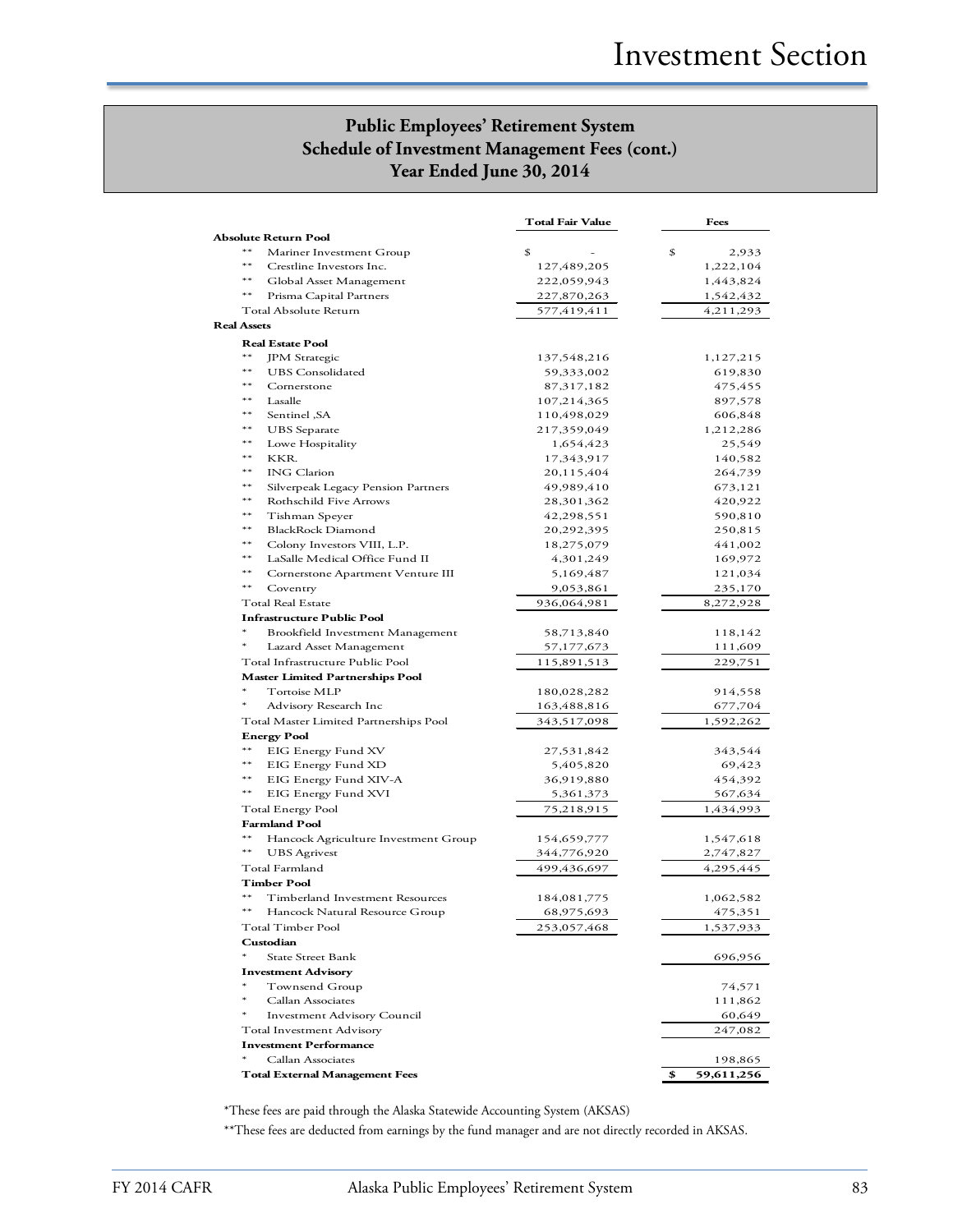|                                              | <b>Defined Benefit - Pension</b> |                         |                     |            |
|----------------------------------------------|----------------------------------|-------------------------|---------------------|------------|
|                                              |                                  | <b>Asset Allocation</b> |                     | % of Total |
| <b>Investments (at Fair Value)</b>           | Policy                           | Range                   | Fair Market Value   | Assets     |
| <b>Cash and Cash Equivalents</b>             |                                  |                         |                     |            |
| Short-term Fixed Income Pool                 | 3.00%                            | $-3\%/+1\%$             | \$<br>252,124,261   |            |
| Total Cash and Cash Equivalents              |                                  |                         | 252,124,261         | 3.27%      |
| <b>Fixed Income Securities</b>               |                                  |                         |                     |            |
| U.S. Treasury Fixed Income Pool              |                                  |                         | 449,549,295         |            |
| Taxable Municipal Bond Pool                  |                                  |                         | 81,063,028          |            |
| High Yield Pool                              |                                  |                         | 205,814,916         |            |
| International Fixed Income Pool              |                                  |                         | 137,827,479         |            |
| Emerging Debt Pool                           |                                  |                         | 55,938,031          |            |
| Total Fixed Income Securities                | 12.00%                           | $± 5\%$                 | 930,192,749         | 12.05%     |
| <b>Broad Domestic Equity</b>                 |                                  |                         |                     |            |
| Large Cap Pool                               |                                  |                         | 1,714,745,886       |            |
| Small Cap Pool                               |                                  |                         | 379,467,708         |            |
| Total Broad Domestic Equity                  | 26.00%                           | ± 6%                    | 2,094,213,594       | 27.13%     |
| Global Equity Ex-U.S.                        |                                  |                         |                     |            |
| International Equity Pool                    |                                  |                         | 1,503,259,799       |            |
| International Equity Small Cap Pool          |                                  |                         | 118,948,747         |            |
| Frontier Markets Pool                        |                                  |                         | 35,974,419          |            |
| <b>Emerging Markets Equity Pool</b>          |                                  |                         | 226,358,895         |            |
| Total Global Equity Ex-U.S.                  | 25.00%                           | ±4%                     | 1,884,541,860       | 24.41%     |
| <b>Alternative Equity Strategies</b>         |                                  |                         |                     |            |
| Alternative Equity Strategies                |                                  |                         | 257,596,868         |            |
| Convertible Bond Pool                        |                                  |                         | 71,468,328          |            |
| Total Alternative Equities                   | 3.00%                            | $± 2\%$                 | 329,065,196         | 4.26%      |
| <b>Private Equity</b>                        |                                  |                         |                     |            |
| Private Equity Pool                          |                                  |                         | 630,825,586         |            |
| <b>Total Private Equity</b>                  | 9.00%                            | $± 5\%$                 | 630,825,586         | 8.17%      |
| <b>Absolute Return</b>                       |                                  |                         |                     |            |
| Absolute Return Pool                         |                                  |                         | 299,756,197         |            |
| Total Absolute Return                        | 5.00%                            | ±4%                     | 299,756,197         | 3.88%      |
| <b>Real Assets</b>                           |                                  |                         |                     |            |
| Real Estate Pool                             |                                  |                         | 486,037,603         |            |
| Real Estate Investment Trust Pool            |                                  |                         | 132,631,755         |            |
| Infrastructure Public Pool                   |                                  |                         | 60,162,852          |            |
| Master Limited Partnership Pool              |                                  |                         | 178,330,304         |            |
| <b>Energy Pool</b>                           |                                  |                         | 39,048,456          |            |
| Farmland Pool                                |                                  |                         | 259,272,971         |            |
| Timber Pool                                  |                                  |                         | 131,369,923         |            |
| Treasury Inflation Protected Securities Pool |                                  |                         | 12,768,001          |            |
| <b>Total Real Assets</b>                     | 17.00%                           | $± 8\%$                 | 1,299,621,865       | 16.83%     |
| <b>Total Invested Assets</b>                 | 100.00%                          |                         | 7,720,341,308<br>\$ | 100.00%    |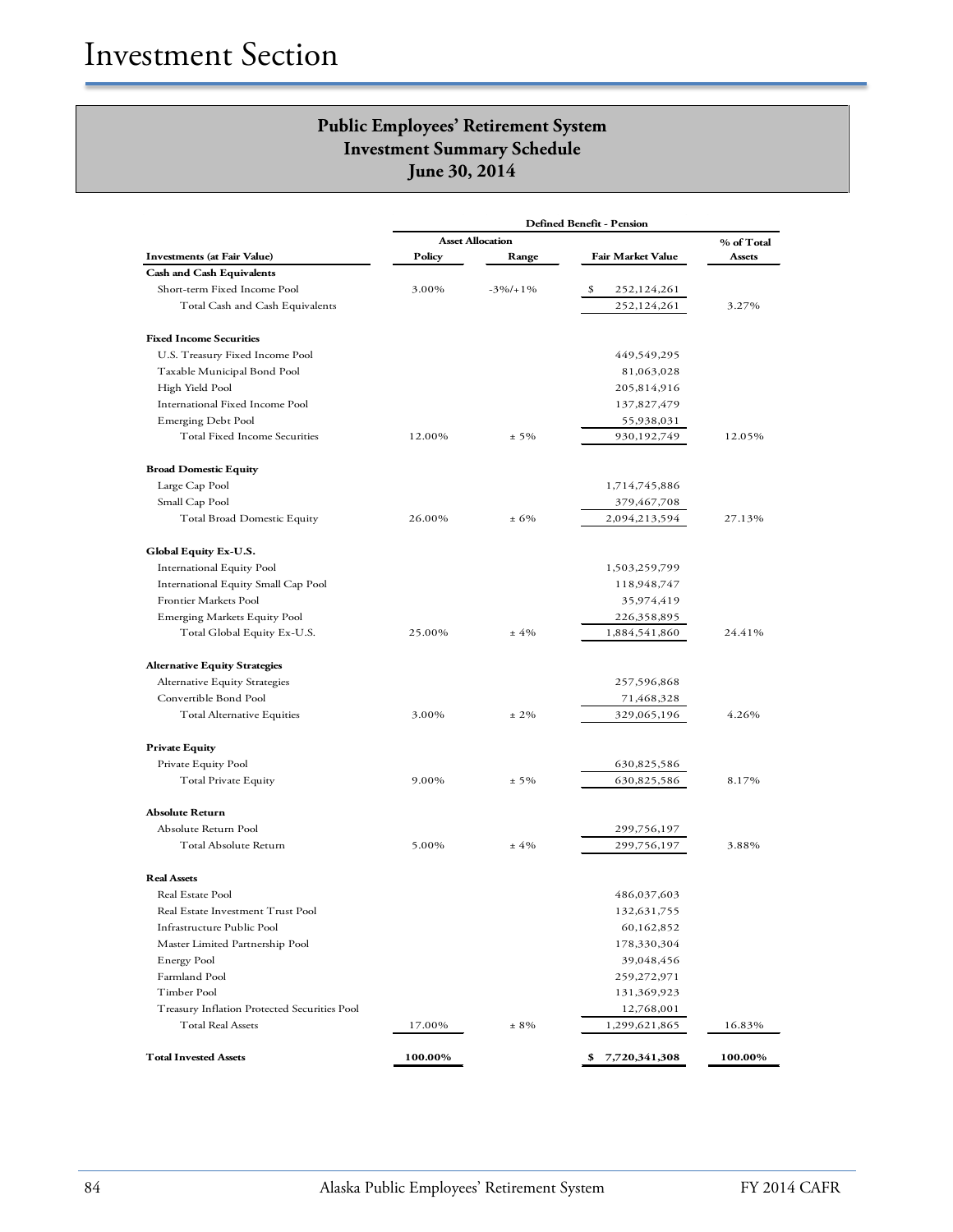|                                              | Defined Benefit - Alaska Retiree Health Care Trust |                         |                          |            |
|----------------------------------------------|----------------------------------------------------|-------------------------|--------------------------|------------|
|                                              |                                                    | <b>Asset Allocation</b> |                          | % of Total |
| <b>Investments (at Fair Value)</b>           | Policy                                             | Range                   | <b>Fair Market Value</b> | Assets     |
| <b>Cash and Cash Equivalents</b>             |                                                    |                         |                          |            |
| Short-term Fixed Income Pool                 | 3.00%                                              | $-3\%/+1\%$             | \$<br>224,002,627        |            |
| Total Cash and Cash Equivalents              |                                                    |                         | 224,002,627              | 3.22%      |
| <b>Fixed Income Securities</b>               |                                                    |                         |                          |            |
| U.S. Treasury Fixed Income Pool              |                                                    |                         | 404,786,009              |            |
| Taxable Municipal Bond Pool                  |                                                    |                         | 72,991,285               |            |
| High Yield Pool                              |                                                    |                         | 185,321,165              |            |
| International Fixed Income Pool              |                                                    |                         | 124,103,490              |            |
| Emerging Debt Pool                           |                                                    |                         | 50,368,077               |            |
| Total Fixed Income Securities                | 12.00%                                             | $± 5\%$                 | 837,570,026              | 12.05%     |
| <b>Broad Domestic Equity</b>                 |                                                    |                         |                          |            |
| Large Cap Pool                               |                                                    |                         | 1,544,002,281            |            |
| Small Cap Pool                               |                                                    |                         | 341,682,699              |            |
| <b>Total Broad Domestic Equity</b>           | 26.00%                                             | ± 6%                    | 1,885,684,980            | 27.14%     |
| Global Equity Ex-U.S.                        |                                                    |                         |                          |            |
| International Equity Pool                    |                                                    |                         | 1,353,574,648            |            |
| International Equity Small Cap Pool          |                                                    |                         | 107,104,578              |            |
| Frontier Markets Pool                        |                                                    |                         | 32,392,309               |            |
| <b>Emerging Markets Equity Pool</b>          |                                                    |                         | 203,819,499              |            |
| Total Global Equity Ex-U.S.                  | 25.00%                                             | ±4%                     | 1,696,891,034            | 24.44%     |
| <b>Alternative Equity Strategies</b>         |                                                    |                         |                          |            |
| Alternative Equity Strategies                |                                                    |                         | 231,946,991              |            |
| Convertible Bond Pool                        |                                                    |                         | 64,351,959               |            |
| Total Alternative Equities                   | 3.00%                                              | $± 2\%$                 | 296,298,950              | 4.26%      |
| <b>Private Equity</b>                        |                                                    |                         |                          |            |
| Private Equity Pool                          |                                                    |                         | 568,011,943              |            |
| Total Private Equity                         | 9.00%                                              | $± 5\%$                 | 568,011,943              | 8.17%      |
| <b>Absolute Return</b>                       |                                                    |                         |                          |            |
| Absolute Return Pool                         |                                                    |                         | 269,908,365              |            |
| Total Absolute Return                        | 5.00%                                              | $±4\%$                  | 269,908,365              | 3.88%      |
| <b>Real Assets</b>                           |                                                    |                         |                          |            |
| Real Estate Pool                             |                                                    |                         | 437,458,575              |            |
| Real Estate Investment Trust Pool            |                                                    |                         | 119,425,117              |            |
| Infrastructure Public Pool                   |                                                    |                         | 54,172,216               |            |
| Master Limited Partnership Pool              |                                                    |                         | 160,573,297              |            |
| <b>Energy Pool</b>                           |                                                    |                         | 35,160,254               |            |
| Farmland Pool                                |                                                    |                         | 233,456,199              |            |
| Timber Pool                                  |                                                    |                         | 118,288,936              |            |
| Treasury Inflation Protected Securities Pool |                                                    |                         | 11,496,644               |            |
| <b>Total Real Assets</b>                     | 17.00%                                             | $± 8\%$                 | 1,170,031,238            | 16.84%     |
| <b>Total Invested Assets</b>                 | 100.00%                                            |                         | \$<br>6,948,399,163      | 100.00%    |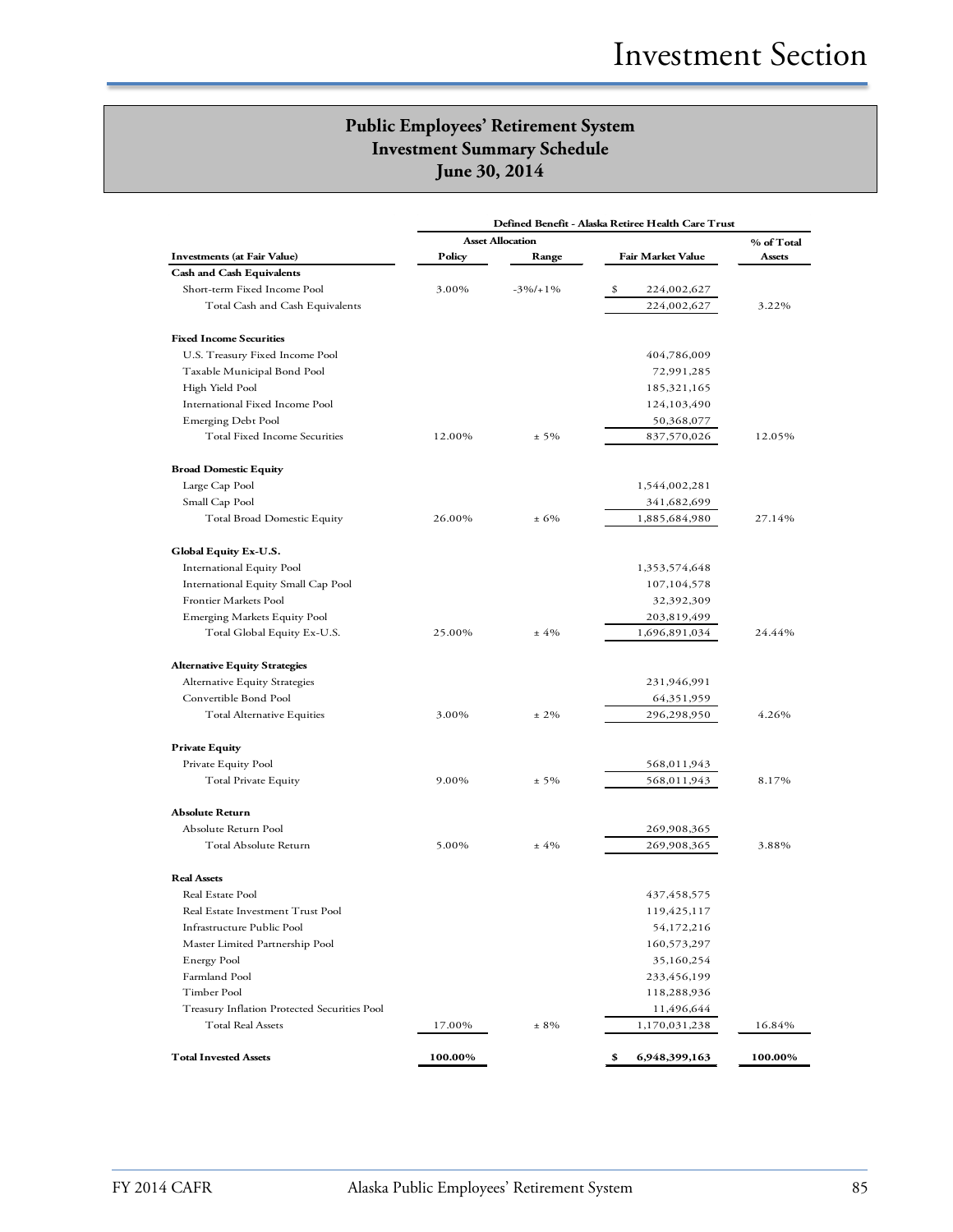| <b>Defined Contribution - Participant Directed</b> |                         |       |                          |            |
|----------------------------------------------------|-------------------------|-------|--------------------------|------------|
|                                                    | <b>Asset Allocation</b> |       |                          | % of Total |
| Investments (at Fair Value)                        | Policy                  | Range | <b>Fair Market Value</b> | Assets     |
| <b>Cash and Cash Equivalents</b>                   |                         |       |                          |            |
| Short-term Fixed Income Pool                       | 100.00%                 | 0%    | \$<br>5,502,760          |            |
| Total Cash and Cash Equivalents                    |                         |       | 5,502,760                | 1.12%      |
| Pooled Investment Funds (1)                        |                         |       |                          |            |
| T. Rowe Price                                      |                         |       |                          |            |
| Target 2010 Trust                                  |                         |       | 1,609,922                |            |
| Target 2015 Trust                                  |                         |       | 6,621,984                |            |
| Target 2020 Trust                                  |                         |       | 13,672,422               |            |
| Target 2025 Trust                                  |                         |       | 19,205,578               |            |
| Target 2030 Trust                                  |                         |       | 19,570,678               |            |
| Target 2035 Trust                                  |                         |       | 22,358,340               |            |
| Target 2040 Trust                                  |                         |       | 28,615,065               |            |
| Target 2045 Trust                                  |                         |       | 34,339,602               |            |
| Target 2050 Trust                                  |                         |       | 39,967,857               |            |
| Target 2055 Trust                                  |                         |       | 19,444,178               |            |
| Alaska Balanced Fund                               |                         |       | 1,710,207                |            |
| Long-Term Balanced Fund                            |                         |       | 22,496,078               |            |
| Alaska Money Market                                |                         |       | 3,919,094                |            |
| Total Pooled Investment Funds                      |                         |       | 233,531,005              | 47.50%     |
| <b>Collective Investment Funds (1)</b>             |                         |       |                          |            |
| <b>State Street Global Advisors</b>                |                         |       |                          |            |
| Money Market Fund                                  |                         |       | 1,125,663                |            |
| S&P Stock Index Fund                               |                         |       | 36,290,404               |            |
| Russell 3000 Index                                 |                         |       | 33,495,477               |            |
| Real Estate Investment Trust Index                 |                         |       | 6,927,667                |            |
| World Equity Ex-U.S. Index                         |                         |       | 28,094,047               |            |
| Long U.S. Treasury Bond Index                      |                         |       | 537,613                  |            |
| Treasury Inflation Protected Securities Index      |                         |       | 3,042,196                |            |
| World Government Bond Ex-U.S. Index                |                         |       | 5,653,910                |            |
| Global Balanced Fund                               |                         |       | 11,458,048               |            |
| <b>Barclays</b>                                    |                         |       |                          |            |
| Daily Government/Corporate Bond Fund               |                         |       | 27,747,826               |            |
| Intermediate Bond Fund                             |                         |       | 403,389                  |            |
| <b>Brandes Institutional</b>                       |                         |       |                          |            |
| International Equity Fund                          |                         |       | 39,292,149               |            |
| <b>RCM</b>                                         |                         |       |                          |            |
| Socially Responsible Fund                          |                         |       | 4,883,304                |            |
| T. Rowe Price                                      |                         |       |                          |            |
| Small-Cap Fund                                     |                         |       | 53,630,242               |            |
| Total Collective Investment Funds                  |                         |       | 252,581,935              | 51.38%     |
| <b>Total Invested Assets</b>                       |                         |       | \$491,615,700            | 100.00%    |

(1) Pooled Investment Funds and Collective Investment Funds are participant directed and therefore are not subject to an asset allocation.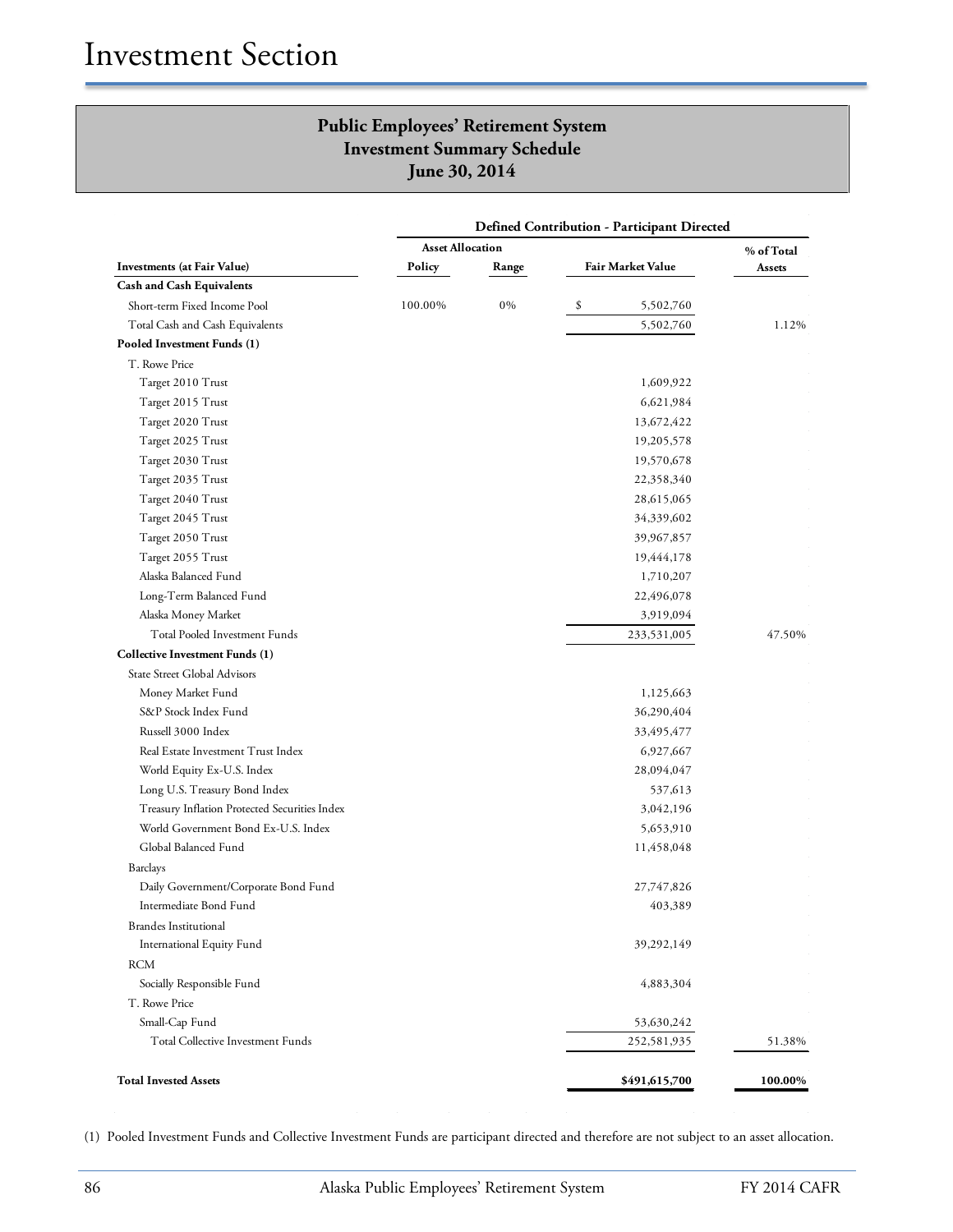|                                              |         | <b>Asset Allocation</b> |                   | % of Total |
|----------------------------------------------|---------|-------------------------|-------------------|------------|
| <b>Investments (at Fair Value)</b>           | Policy  | Range                   | Fair Market Value | Assets     |
| <b>Cash and Cash Equivalents</b>             |         |                         |                   |            |
| Short-term Fixed Income Pool                 | 3.00%   | $-3\%/+1\%$             | \$<br>5,090,216   |            |
| Total Cash and Cash Equivalents              |         |                         | 5,090,216         | 3.27%      |
| <b>Fixed Income Securities</b>               |         |                         |                   |            |
| U.S. Treasury Fixed Income Pool              |         |                         | 9,050,096         |            |
| Taxable Municipal Bond Pool                  |         |                         | 1,631,919         |            |
| High Yield Pool                              |         |                         | 4,143,361         |            |
| International Fixed Income Pool              |         |                         | 2,774,673         |            |
| Emerging Debt Pool                           |         |                         | 1,126,116         |            |
| Total Fixed Income Securities                | 12.00%  | $± 5\%$                 | 18,726,165        | 12.05%     |
| <b>Broad Domestic Equity</b>                 |         |                         |                   |            |
| Large Cap Pool                               |         |                         | 34,520,387        |            |
| Small Cap Pool                               |         |                         | 7,639,250         |            |
| <b>Total Broad Domestic Equity</b>           | 26.00%  | ± 6%                    | 42,159,637        | 27.12%     |
| Global Equity Ex-U.S.                        |         |                         |                   |            |
| International Equity Pool                    |         |                         | 30,262,857        |            |
| International Equity Small Cap Pool          |         |                         | 2,394,615         |            |
| Frontier Markets Pool                        |         |                         | 724,218           |            |
| Emerging Markets Equity Pool                 |         |                         | 4,556,941         |            |
| Total Global Equity Ex-U.S.                  | 25.00%  | ±4%                     | 37,938,631        | 24.42%     |
| <b>Alternative Equity Strategies</b>         |         |                         |                   |            |
| Alternative Equity Strategies                |         |                         | 5,185,809         |            |
| Convertible Bond Pool                        |         |                         | 1,438,763         |            |
| Total Alternative Equities                   | 3.00%   | $± 2\%$                 | 6,624,572         | 4.26%      |
| <b>Private Equity</b>                        |         |                         |                   |            |
| Private Equity Pool                          |         |                         | 12,699,458        |            |
| Total Private Equity                         | 9.00%   | $± 5\%$                 | 12,699,458        | 8.17%      |
| <b>Absolute Return</b>                       |         |                         |                   |            |
| Absolute Return Pool                         |         |                         | 6,034,539         |            |
| Total Absolute Return                        | 5.00%   | ±4%                     | 6,034,539         | 3.88%      |
| <b>Real Assets</b>                           |         |                         |                   |            |
| Real Estate Pool                             |         |                         | 9,780,581         |            |
| Real Estate Investment Trust Pool            |         |                         | 2,670,074         |            |
| Infrastructure Public Pool                   |         |                         | 1,211,168         |            |
| Master Limited Partnership Pool              |         |                         | 3,590,054         |            |
| <b>Energy Pool</b>                           |         |                         | 786,103           |            |
| Farmland Pool                                |         |                         | 5,219,551         |            |
| Timber Pool                                  |         |                         | 2,644,672         |            |
| Treasury Inflation Protected Securities Pool |         |                         | 257,039           |            |
| <b>Total Real Assets</b>                     | 17.00%  | $± 8\%$                 | 26,159,242        | 16.83%     |
| <b>Total Invested Assets</b>                 | 100.00% |                         | \$<br>155,432,460 | 100.00%    |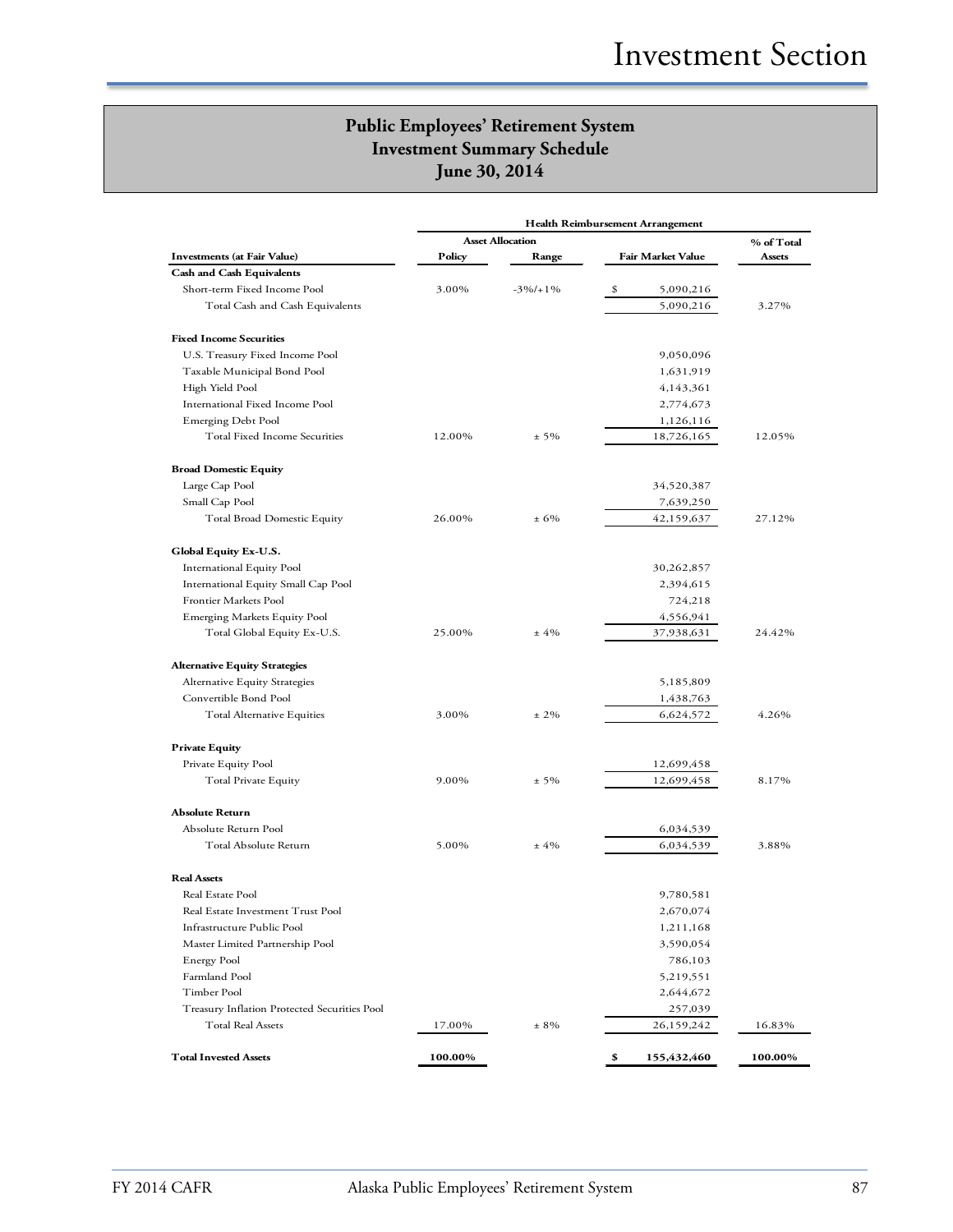|                                              |         | <b>Asset Allocation</b> |                        | % of Total |
|----------------------------------------------|---------|-------------------------|------------------------|------------|
| <b>Investments (at Fair Value)</b>           | Policy  | Range                   | Fair Market Value      | Assets     |
| <b>Cash and Cash Equivalents</b>             |         |                         |                        |            |
| Short-term Fixed Income Pool                 | 3.00%   | $-3\%/+1\%$             | \$<br>524,046          |            |
| Total Cash and Cash Equivalents              |         |                         | 524,046                | 3.27%      |
| <b>Fixed Income Securities</b>               |         |                         |                        |            |
| U.S. Treasury Fixed Income Pool              |         |                         | 932,512                |            |
| Taxable Municipal Bond Pool                  |         |                         |                        |            |
| High Yield Pool                              |         |                         | 168,152<br>426,927     |            |
| International Fixed Income Pool              |         |                         | 285,900                |            |
| Emerging Debt Pool                           |         |                         | 116,034                |            |
| Total Fixed Income Securities                | 12.00%  | $± 5\%$                 | 1,929,525              | 12.05%     |
|                                              |         |                         |                        |            |
| <b>Broad Domestic Equity</b>                 |         |                         |                        |            |
| Large Cap Pool                               |         |                         | 3,556,944              |            |
| Small Cap Pool                               |         |                         | 787,141                |            |
| <b>Total Broad Domestic Equity</b>           | 26.00%  | ± 6%                    | 4,344,085              | 27.12%     |
| Global Equity Ex-U.S.                        |         |                         |                        |            |
| International Equity Pool                    |         |                         | 3,118,253              |            |
| International Equity Small Cap Pool          |         |                         | 246,738                |            |
| <b>Frontier Markets Pool</b>                 |         |                         | 74,623                 |            |
| <b>Emerging Markets Equity Pool</b>          |         |                         | 469,542                |            |
| Total Global Equity Ex-U.S.                  | 25.00%  | ±4%                     | 3,909,156              | 24.42%     |
| <b>Alternative Equity Strategies</b>         |         |                         |                        |            |
| Alternative Equity Strategies                |         |                         | 534,340                |            |
| Convertible Bond Pool                        |         |                         | 148,248                |            |
| Total Alternative Equities                   | 3.00%   | $± 2\%$                 | 682,588                | 4.26%      |
|                                              |         |                         |                        |            |
| <b>Private Equity</b>                        |         |                         |                        |            |
| Private Equity Pool<br>Total Private Equity  | 9.00%   | $± 5\%$                 | 1,308,538<br>1,308,538 | 8.17%      |
|                                              |         |                         |                        |            |
| <b>Absolute Return</b>                       |         |                         |                        |            |
| Absolute Return Pool                         |         |                         | 621,792                |            |
| Total Absolute Return                        | 5.00%   | ±4%                     | 621,792                | 3.88%      |
| <b>Real Assets</b>                           |         |                         |                        |            |
| Real Estate Pool                             |         |                         | 1,007,781              |            |
| Real Estate Investment Trust Pool            |         |                         | 275,121                |            |
| Infrastructure Public Pool                   |         |                         | 124,797                |            |
| Master Limited Partnership Pool              |         |                         | 369,915                |            |
| Energy Pool                                  |         |                         | 81,000                 |            |
| Farmland Pool                                |         |                         | 537,818                |            |
| Timber Pool                                  |         |                         | 272,505                |            |
| Treasury Inflation Protected Securities Pool |         |                         | 26,485                 |            |
| <b>Total Real Assets</b>                     | 17.00%  | $± 8\%$                 | 2,695,422              | 16.83%     |
| <b>Total Invested Assets</b>                 | 100.00% |                         | \$<br>16,015,152       | 100.00%    |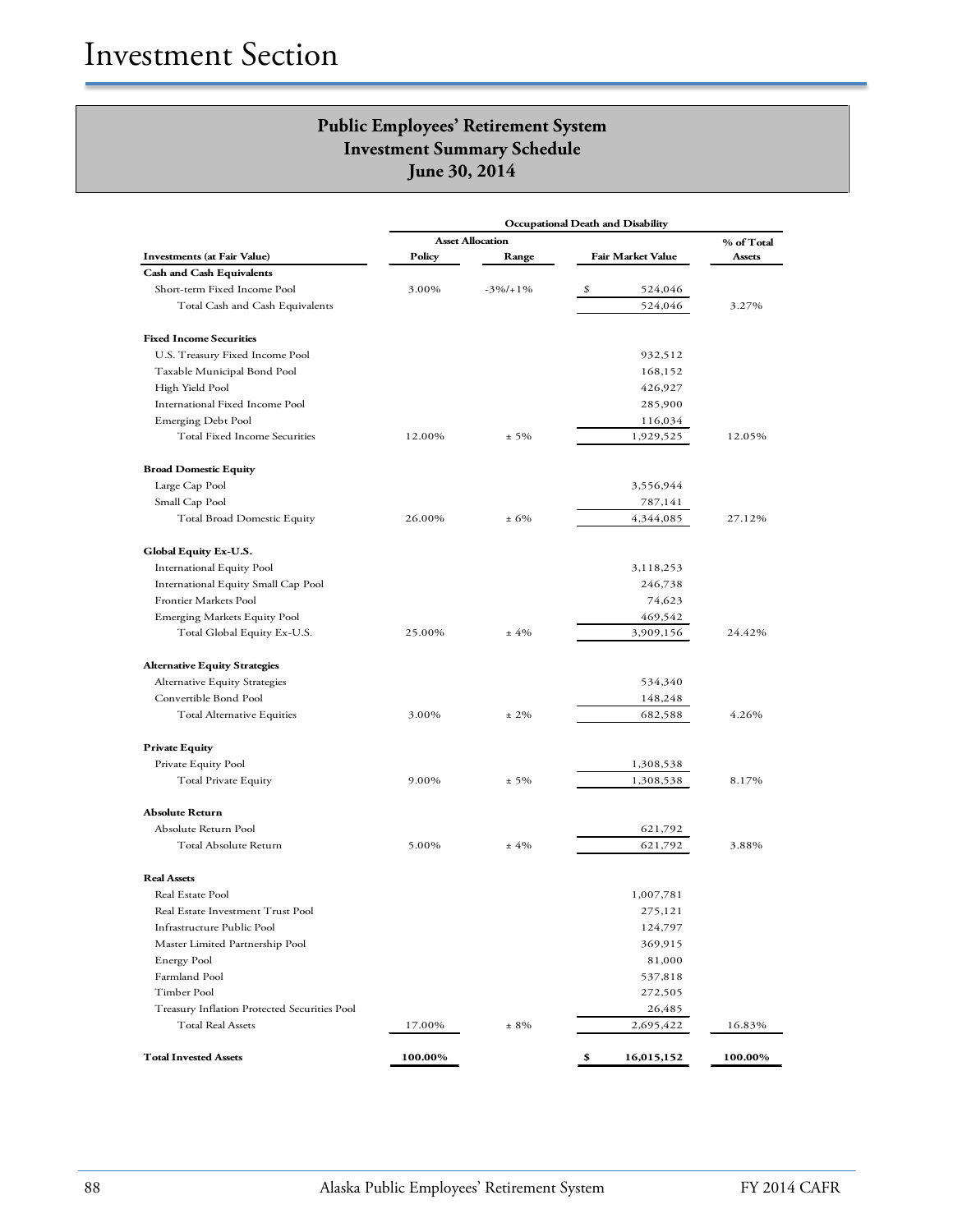|                                                | <b>Asset Allocation</b> |             |                   | % of Total |
|------------------------------------------------|-------------------------|-------------|-------------------|------------|
| <b>Investments (at Fair Value)</b>             | Policy                  | Range       | Fair Market Value | Assets     |
| <b>Cash and Cash Equivalents</b>               |                         |             |                   |            |
| Short-term Fixed Income Pool                   | 3.00%                   | $-3\%/+1\%$ | \$<br>925,899     |            |
| Total Cash and Cash Equivalents                |                         |             | 925,899           | 3.27%      |
| <b>Fixed Income Securities</b>                 |                         |             |                   |            |
| U.S. Treasury Fixed Income Pool                |                         |             | 1,647,466         |            |
|                                                |                         |             | 297,073           |            |
| Taxable Municipal Bond Pool<br>High Yield Pool |                         |             | 754,251           |            |
| International Fixed Income Pool                |                         |             | 505,097           |            |
| <b>Emerging Debt Pool</b>                      |                         |             | 204,997           |            |
| Total Fixed Income Securities                  | 12.00%                  | $± 5\%$     | 3,408,884         | 12.05%     |
|                                                |                         |             |                   |            |
| <b>Broad Domestic Equity</b>                   |                         |             |                   |            |
| Large Cap Pool                                 |                         |             | 6,284,039         |            |
| Small Cap Pool                                 |                         |             | 1,390,638         |            |
| <b>Total Broad Domestic Equity</b>             | 26.00%                  | ± 6%        | 7,674,677         | 27.12%     |
| Global Equity Ex-U.S.                          |                         |             |                   |            |
| <b>International Equity Pool</b>               |                         |             | 5,509,005         |            |
| International Equity Small Cap Pool            |                         |             | 435,912           |            |
| Frontier Markets Pool                          |                         |             | 131,835           |            |
| <b>Emerging Markets Equity Pool</b>            |                         |             | 829,538           |            |
| Total Global Equity Ex-U.S.                    | 25.00%                  | ±4%         | 6,906,290         | 24.42%     |
| <b>Alternative Equity Strategies</b>           |                         |             |                   |            |
| Alternative Equity Strategies                  |                         |             | 944,017           |            |
| Convertible Bond Pool                          |                         |             | 261,911           |            |
| Total Alternative Equities                     | 3.00%                   | $± 2\%$     | 1,205,928         | 4.26%      |
|                                                |                         |             |                   |            |
| <b>Private Equity</b>                          |                         |             |                   |            |
| Private Equity Pool                            |                         |             | 2,311,790         |            |
| Total Private Equity                           | 9.00%                   | $± 5\%$     | 2,311,790         | 8.17%      |
| <b>Absolute Return</b>                         |                         |             |                   |            |
| Absolute Return Pool                           |                         |             | 1,098,518         |            |
| Total Absolute Return                          | 5.00%                   | ±4%         | 1,098,518         | 3.88%      |
| <b>Real Assets</b>                             |                         |             |                   |            |
| Real Estate Pool                               |                         |             | 1,780,442         |            |
| Real Estate Investment Trust Pool              |                         |             | 486,057           |            |
| Infrastructure Public Pool                     |                         |             | 220,479           |            |
| Master Limited Partnership Pool                |                         |             | 653,528           |            |
| <b>Energy Pool</b>                             |                         |             | 143,101           |            |
| Farmland Pool                                  |                         |             | 950,159           |            |
| Timber Pool                                    |                         |             | 481,432           |            |
| Treasury Inflation Protected Securities Pool   |                         |             | 46,791            |            |
| <b>Total Real Assets</b>                       | 17.00%                  | $± 8\%$     | 4,761,989         | 16.83%     |
| <b>Total Invested Assets</b>                   |                         |             |                   |            |
|                                                | 100.00%                 |             | \$<br>28,293,975  | 100.00%    |